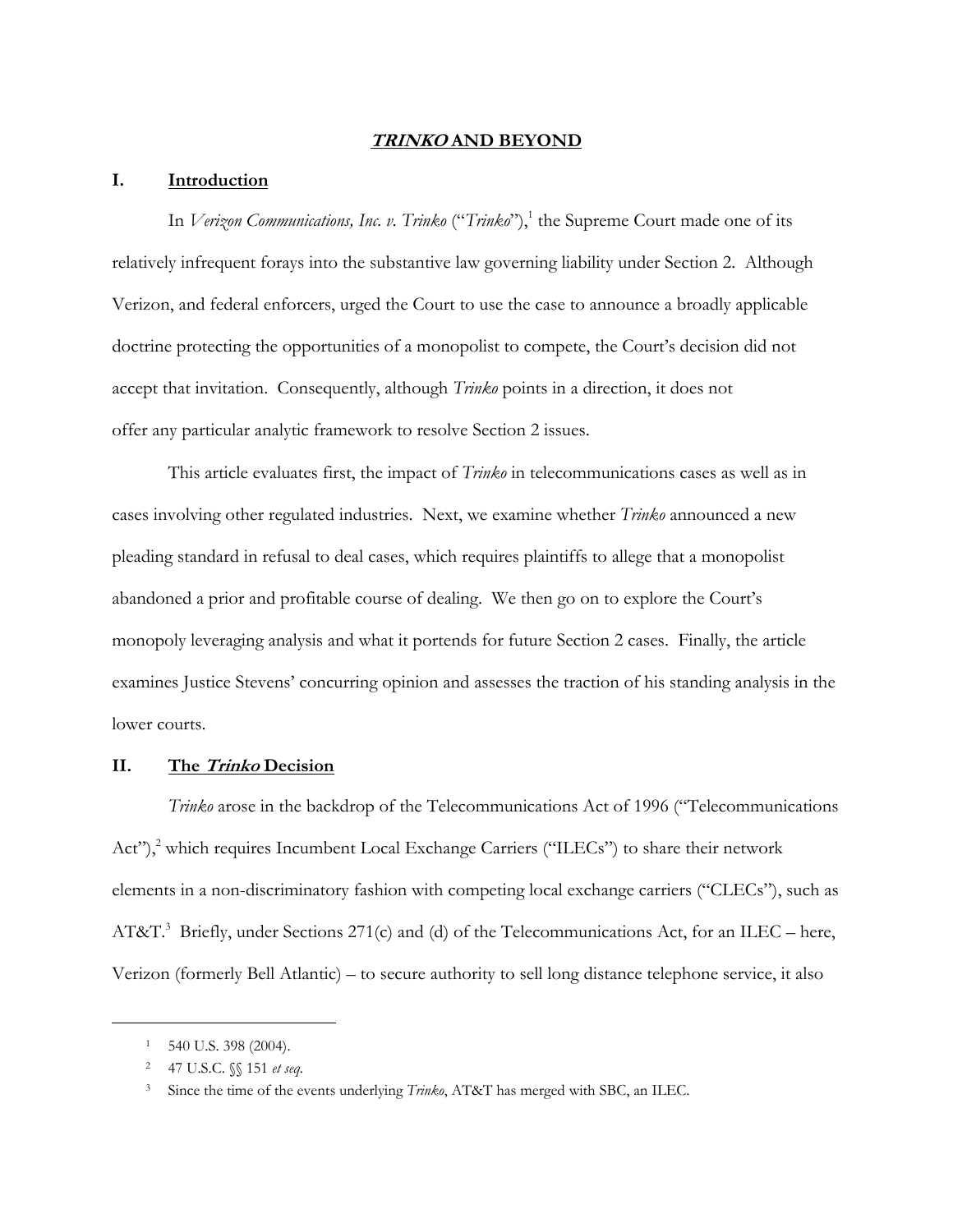must provide CLECs non-discriminatory access to certain local services. Consequently, CLECs were able to contract for access to Verizon's local telecommunications lines in Verizon's service area, such as New York State, where it was the ILEC.

CLECs complained to the Federal Communications Commission ("FCC") and New York State Public Service Commission ("NY PSC") about Verizon's discriminatory practices. Following investigations, the FCC and NY PSC imposed fines, remedial action and reporting requirements on Verizon.<sup>4</sup> Shortly thereafter, The Law Offices of Curtis V. Trinko, LLP ("Trinko"), a commercial telephone subscriber of AT&T, filed a class action lawsuit against Verizon in the Southern District of New York.<sup>5</sup> Trinko alleged claims under the Telecommunications Act and the Sherman Act,<sup>6</sup> as well as state claims for tortious interference with contract.

Trinko alleged that Verizon filled its own customers' orders before filling those of CLEC customers, and in some cases, did not fill CLEC customer orders at all. Verizon's alleged motivation for this conduct was to harm CLECs, and to induce their customers to switch to Verizon's service.<sup>7</sup> Trinko further alleged that by favoring its own customers and discriminating against the CLECs' customers, Verizon failed to discharge its obligations under the Telecommunications Act, thereby violating the prohibitions of Section 2 of the Sherman Act.<sup>8</sup>

-

7 *Trinko,* 540 U.S. at 404-05.

<sup>4</sup> *Trinko*, 540 U.S. at 403-04.

<sup>5</sup> In an unusual twist, on remand, the district court found that Trinko was not a customer of AT&T during the time in which the alleged harm occurred. *Law Offices of Curtis V. Trinko v. Verizon Comm.., Inc.*, 2006 WL 2792690, \*8 (S.D.N.Y. Sept. 27, 2006).

<sup>6 15</sup> U.S.C. §1, *et seq.*

<sup>8</sup> *Trinko* alleged that the relevant market comprised those areas where Bell Atlantic n/k/a Verizon was the ILEC, and thus possessed monopoly power.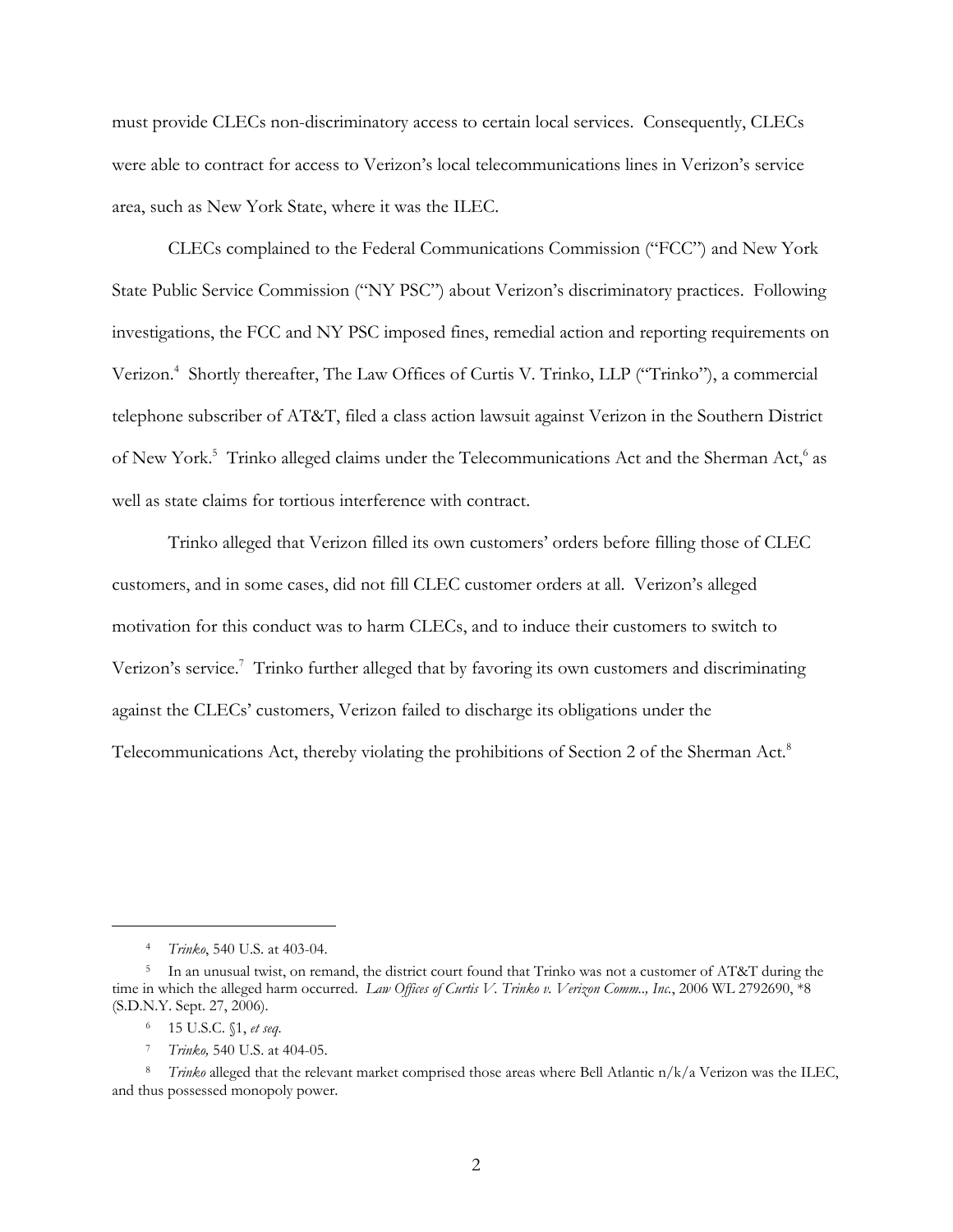Verizon moved to dismiss, and the district court granted the motion.<sup>9</sup> The Court held that Trinko could not allege any "willful acquisition or maintenance" of monopoly power based on Verizon's refusal to deal or cooperate with CLECs.

On appeal to the Court of Appeals for the Second Circuit, a unanimous panel reversed the dismissal of Trinko's Sherman Act Section 2 claim.<sup>10</sup> A divided panel also affirmed the dismissal of Trinko's Section 251 claim under the Telecommunications Act.<sup>11</sup> The Second Circuit held that Trinko's refusal to deal claims were legally sufficient under Section 2's essential facilities and monopoly leveraging doctrines, independent of the alleged Telecommunications Act violations.<sup>12</sup> The Supreme Court granted *certiorari*, limited to reviewing the Court of Appeals' ruling that Trinko's Section 2 claim was legally sufficient.<sup>13</sup>

The Supreme Court reversed, holding that Trinko failed to state a claim under Section 2 for either monopolization or attempted monopolization. Justice Scalia authored the majority opinion, which Chief Justice Rehnquist and Justices O'Connor, Kennedy, Ginsburg and Beyer joined.<sup>14</sup>

#### **A. The Antitrust Savings Clause in the Telecommunications Act**

The Supreme Court first addressed Trinko's antitrust claims that stemmed from violations of the anti-discrimination provisions of the Telecommunications Act. For those claims, Trinko relied on the antitrust "savings clause" in the Telecommunications Act. Section 152 provides that "nothing in this Act or the amendments made by this Act . . . shall be construed to modify, impair,

<sup>9</sup> *Law Offices of Curtis V. Trinko, LLP v. Bell Atlantic Corp.*, 123 F. Supp. 2d 738 (S.D.N.Y. 2000).

<sup>10</sup> *Law Offices of Curtis V. Trinko, LLP v. Bell Atlantic Corp.*, 305 F.3d 89 (2d Cir. 2002).

<sup>11</sup> Judge Sack issued a separate opinion concurring with the majority's disposition of the claims alleged under Sherman Act and Section 202 of the Telecommunications Act, but dissenting as to its treatment of Section 251of the Act. *Law Offices of Curtis V. Trinko, LLP v. Bell Atlantic Corp.*, 309 F.3d 71 (2d Cir. 2002) (Sach, J, concurring and dissenting).

<sup>12</sup> *Id.*

<sup>13</sup> Specifically, the Court granted review of the following issue: "[d]id the Court of Appeals err in reversing the District Court's dismissal of respondent's antitrust claims[.]" *Verizon Comm. Inc. v. Law Offices of Curtis V. Trinko, LLP*, 538 U.S. 905 (2003).

<sup>14</sup> *Trinko*, 540 U.S. at 398-416.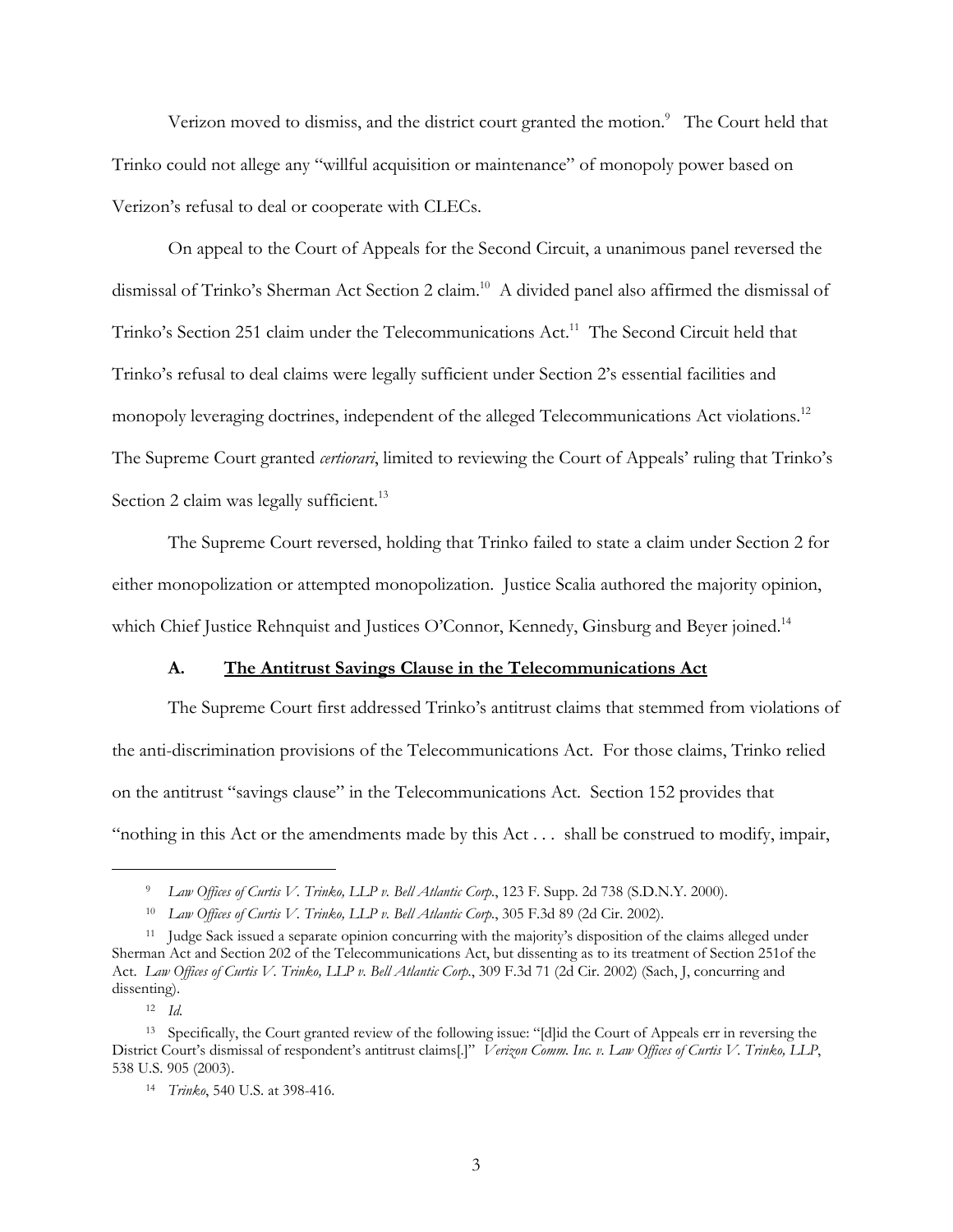or supersede the applicability of any of the antitrust laws."15 The Court disagreed with the notion that, under the savings clause, a Telecommunications Act violation necessarily gives rise to an antitrust claim. As Justice Scalia wrote, "[t]hat Congress created these duties . . . does not automatically lead to the conclusion that they can be enforced by means of an antitrust claim."16 According to the majority, Trinko's claim was cognizable only if it offended antitrust principles that pre-existed the Telecommunications Act.<sup>17</sup>

#### **B. Lack of "Traditional" Monopolistic Practices**

Having held that a violation of the Telecommunications Act did not, in itself, sustain a Section 2 claim, the Court examined whether Verizon's conduct offended "traditional" antitrust principles. Trinko argued that Verizon's conduct was actionable under Section 2 as an unlawful refusal to deal with competitors - here, AT&T and other CLECs. The Court identified its prior decision in *Aspen Skiing Co. v. Aspen Highlands Skiing Corp.*, 18 as the leading decision addressing this issue. In *Aspen Skiing*, the defendant owned three out of the four ski mountains. Defendant entered into a business relationship with plaintiff, owner of the fourth ski mountain, under which the two owners offered all-area ski passes. Defendant ultimately terminated this relationship and refused to provide plaintiff with any access to its ski mountains, even though plaintiff offered to purchase tickets at retail prices. Although *Aspen Skiing* sustained a jury verdict in favor of a Section 2 claim, the *Trinko* Court declined to apply the case.<sup>19</sup>

<sup>15</sup> *Id.* at 399 (citing 47 U.S.C. § 152).

<sup>16</sup> *Id.* at 406.

<sup>&</sup>lt;sup>17</sup> *Id.* The Court's subsequent statements concerning the "difficult[ies]" the federal courts would encounter marking the boundaries of new antitrust liability for violations of Section 251(c) provide additional insight to the Court's analysis. *See id.* at 414 ("Allegations of violations of § 251(c)(3) duties are difficult for antitrust courts to evaluate, not only because they are highly technical, but also because they are likely to be extremely numerous, given the incessant, complex, and constantly changing interaction of competitive and incumbent LECs implementing the sharing and interconnection obligations.").

<sup>18 472</sup> U.S. 585 (1985).

<sup>19</sup> *Trinko*, 540 U.S. at 399.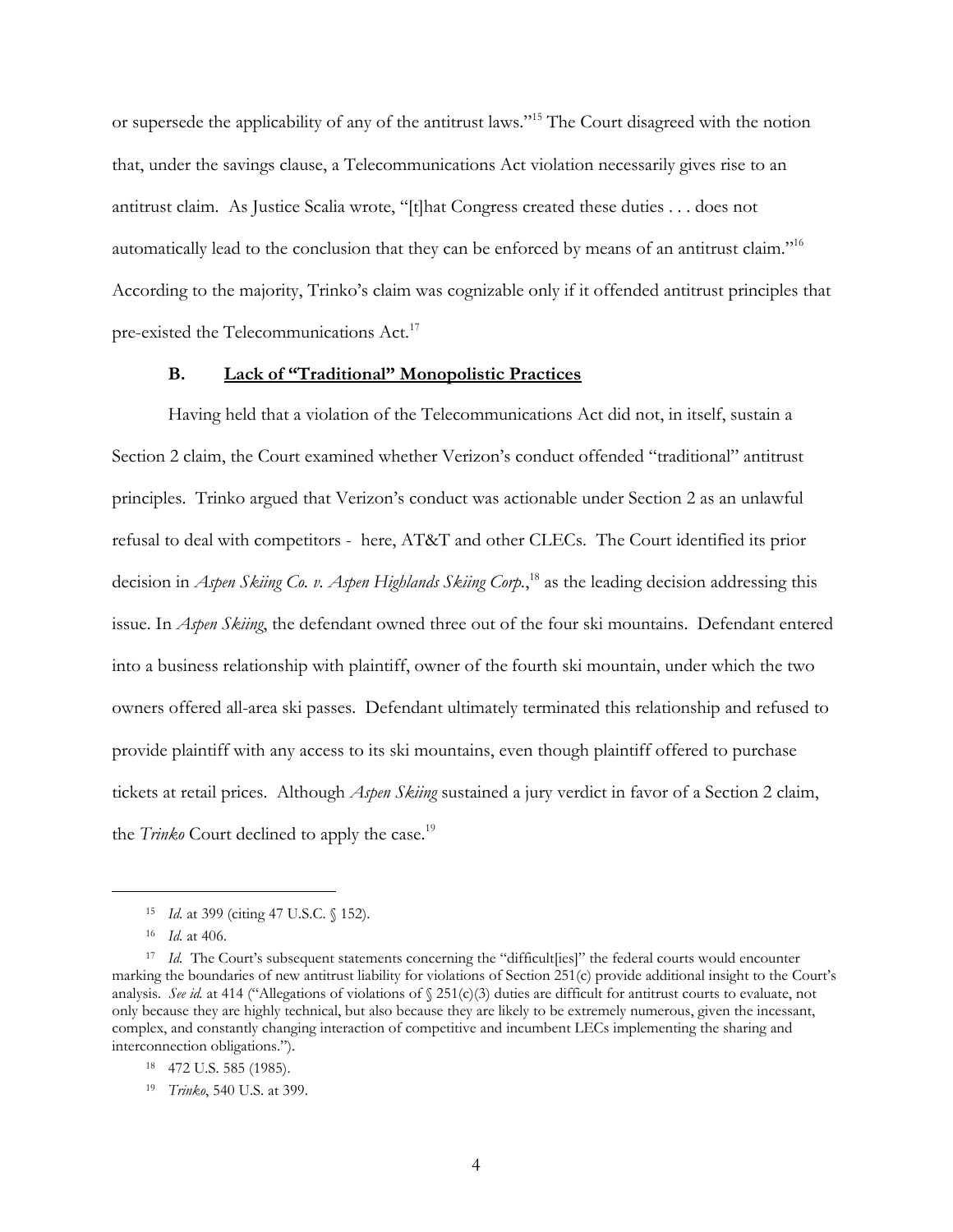Justice Scalia began his analysis by reiterating "[t]he high value we have placed on the right to refuse to deal with other firms,"20 and the Court's "cautious" approach in departing from that principle.<sup>21</sup> The Court stressed that requiring competitors to deal would dull incentives to invest and innovate both for the monopolist and for competitors.<sup>22</sup> Characterizing *Aspen Skiing* as "at or near the outer boundary of  $\S$  2 liability[,]"<sup>23</sup> the Court assessed the sufficiency of Trinko's allegations under the "limited exception" recognized in *Aspen Skiing*. The facts in *Aspen Skiing* included: (1) a prior course of dealing between the monopolist and the competitor, (2) to which the monopolist voluntarily agreed, and (3) from which it presumably made a profit doing business.<sup>24</sup> Trinko did not allege similar facts with respect to Verizon and AT&T; nor did it allege that Verizon would have provided access to AT&T or other CLECs absent the Telecommunication Act's mandate to do so.<sup>25</sup> The majority held that the absence of these specific facts were fatal to Trinko's Section 2 claim.

The Court also stressed that the FCC's ability to withhold access to the "lucrative"<sup>26</sup> long distance market would protect competition. The Court further expressed concern that applying the antitrust laws in this context would overwhelm the judiciary in the minutiae of CLEC access to ILEC networks.<sup>27</sup> Thus, the Court suggested that regulators, rather than Article III courts, are better equipped to deal with a regulated monopolist who is alleged to have unlawfully refused to deal with a competitor. The decision concludes as follows: "The Sherman Act is indeed the Magna Carta of

23 *Id.* 

 $\overline{a}$ 

26 *Id.* at 412.

<sup>20</sup> *Trinko,* 540 U.S. at 408-11 (internal citations omitted).

<sup>21</sup> *Id.* at 408*.*

<sup>22</sup> *Id.* at 409.

<sup>24</sup> *Id.*

<sup>25</sup> *Id.* at 409-10 (citing *Otter Tail Power Co. v. United States*, 410 U.S. 366 (1973)).

<sup>27</sup> *Id.* at 414.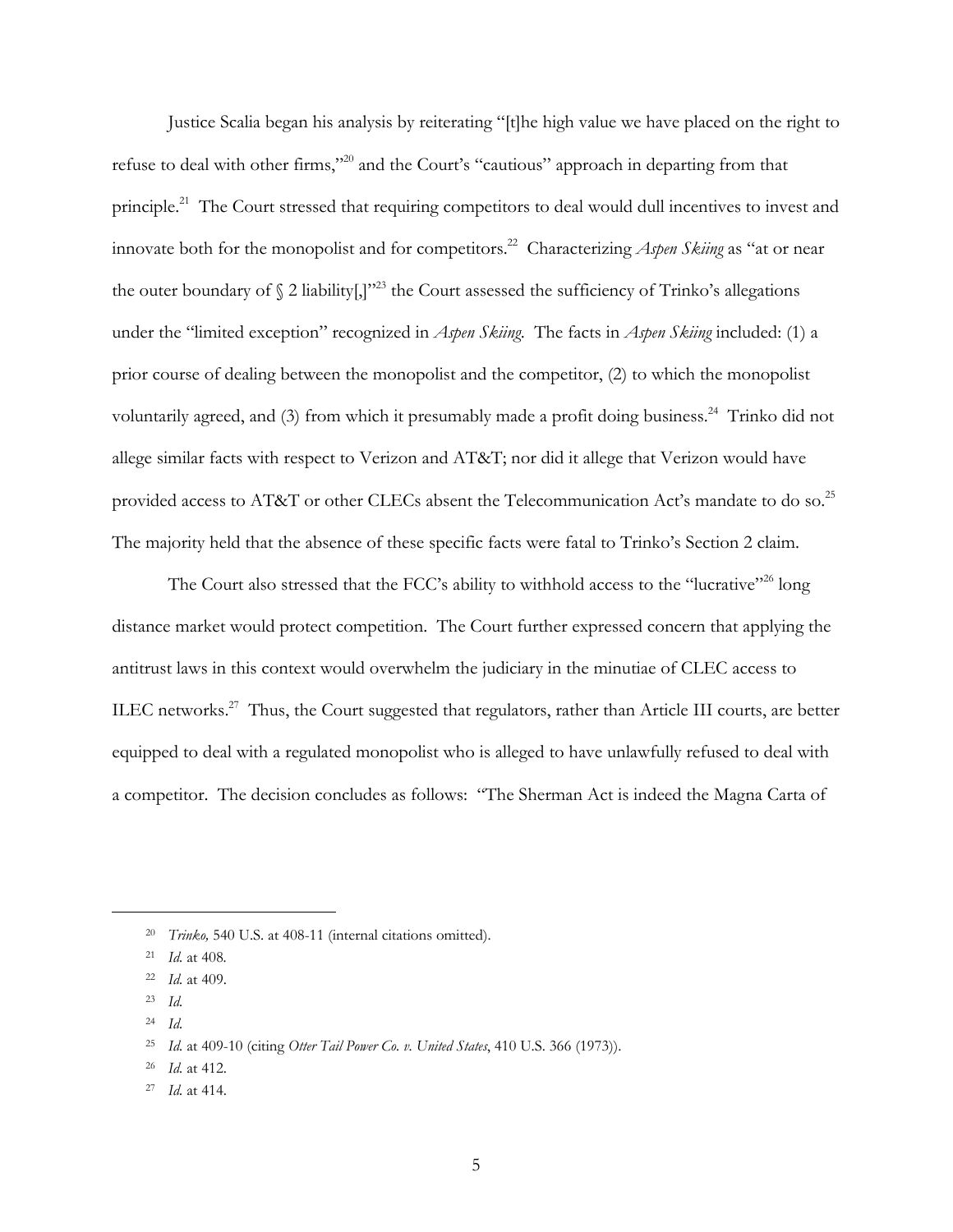free enterprise, . . . but it does not give judges carte blanche to insist that a monopolist alter its way of doing business whenever some other approach might yield greater competition."28

# **C. Essential Facilities Doctrine Not Recognized**

In addition to its "refusal to deal" claim, Trinko also alleged a Section 2 violation based on the essential facilities doctrine. While acknowledging that the lower courts and some commentators have recognized the essential facilities theory of antitrust liability, the Supreme Court reiterated that it had never adopted the doctrine. Expressly declining, once again, either to adopt or reject the doctrine, the Supreme Court held that on the facts alleged, the essential facilities theory did not resuscitate Trinko's Section 2 claim.29 Bearing in mind the extensive sharing obligations that the Telecommunications Act imposes on ILECs, the majority held that the essential facilities doctrine had little, if any, application. As Justice Scalia put it, "where access exists" – here, by statutory mandate – "the doctrine serves no purpose."<sup>30</sup>

## **D. Monopoly Leveraging Rejected**

The Court dealt tersely with the Second Circuit's holding that Trinko's complaint stated a Section 2 monopoly leveraging claim: "To the extent that the Court of Appeals dispensed with a requirement that there be a 'dangerous probability of success' in monopolizing a second market, it erred . . . . In any event, leveraging presupposes anticompetitive conduct, which in this case could only be the refusal-to-deal claim we have rejected."<sup>31</sup>

#### **E. No Bright Line Test for Monopolization**

Verizon, supported by federal enforcers, sought to persuade the Court to use the case as an opportunity to announce a far-reaching, bright line rule to distinguish pro-competitive unilateral

<sup>28</sup> *Id*. at 415-16.

<sup>29</sup> *Id.* at 410-11.

<sup>30</sup> *Id.* at 399.

<sup>31</sup> *Id.* at 415 n.4 (quoting *Spectrum Sports, Inc. v. McQuillan*, 506 U.S. 447, 459 (1993)).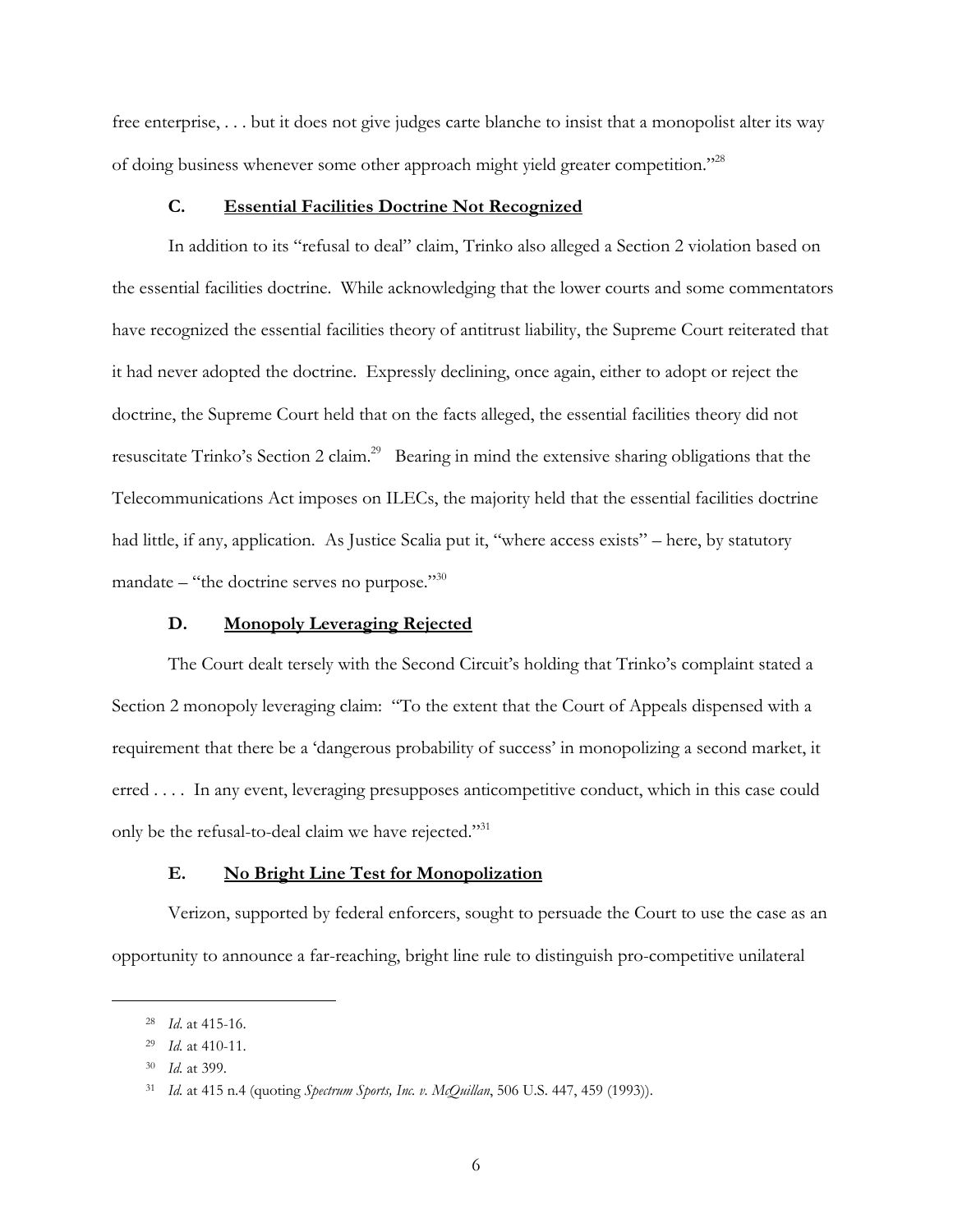refusals to deal from predatory conduct actionable under Section 2. Specifically, Verizon argued for a test that insulated from liability any refusal to deal "as long as it makes business sense apart from enabling monopoly returns."<sup>32</sup> The analysis is sometimes referred to as the "sacrifice test" because, as a precondition to liability, it requires proof that the monopolist sacrificed short-term profits in an effort to drive rivals out of the market. This argument produced opposing amicus briefs from a group of economists<sup>33</sup>- including several former chief economists for the DOJ and the originators of the sacrifice test- and from New York and a group of other states.<sup>34</sup> Despite the extensive briefing, the Court never mentioned the sacrifice test at all in its decision. Although the decision refers to the fact that the defendant in *Aspen Skiing* was prepared to forego short-term profits, that suggests, at most, that profit-sacrifice may be a *sufficient* condition to impose Section 2 liability. But the Court's decision does not answer whether profit-sacrifice is a *necessary* one.

#### **F. Justice Stevens' Concurring Opinion**

Justice Stevens authored a concurring opinion joined by Justices Souter and Thomas.<sup>35</sup> While not challenging the result reached by the majority, these three Justices believed Trinko's claims failed to satisfy *Associated General Contractor's* 36 antitrust standing requirements. The concurrence preferred to decide the case on this ground, without embarking on the analysis undertaken by the majority. $37$ 

<sup>32</sup> Brief for Petitioner at 11, *Verizon Comm., Inc. v. Law Offices of Curtis V. Trinko, LLP*, 540 U.S. 398 (2004) (No. 02-682); *See id*. at 20-23. *See also* Brief for the United States and the Federal Trade Commission as Amici Curiae Supporting Petitioner, at 7 (arguing that a refusal to deal with a competitor is lawful under Section 2, except one that "would not make business or economic sense apart from its tendency to reduce or eliminate competition."), *Verizon Comm., Inc. v. Law Offices of Curtis V. Trinko, LLP*, 540 U.S. 398 (2004) (No. 02-682).

<sup>33</sup> Brief of Amici Curiae Economics Professors in Support of Respondent, *Verizon Comm., Inc. v. Law Office of Curtis V. Trinko, LLP*, 540 U.S. 398 (2004) (No. 02-682).

<sup>34</sup> Brief of the State of New York and 14 Other States as Amicus Curiae in Support of Respondent, *Verizon Comm., Inc. v. Law Office of Curtis V. Trinko, LLP*, 540 U.S. 398 (2004) (No. 02-682).

<sup>35</sup> *Trinko*, 540 U.S. at 416-18 (Stevens, J., concurring).

<sup>36</sup> *Associated Gen. Contractors of Cal., Inc. v. California State Council of Carpenters*, 459 U.S. 519 (1983).

<sup>37</sup> *Trinko*, 540 U.S. at 417.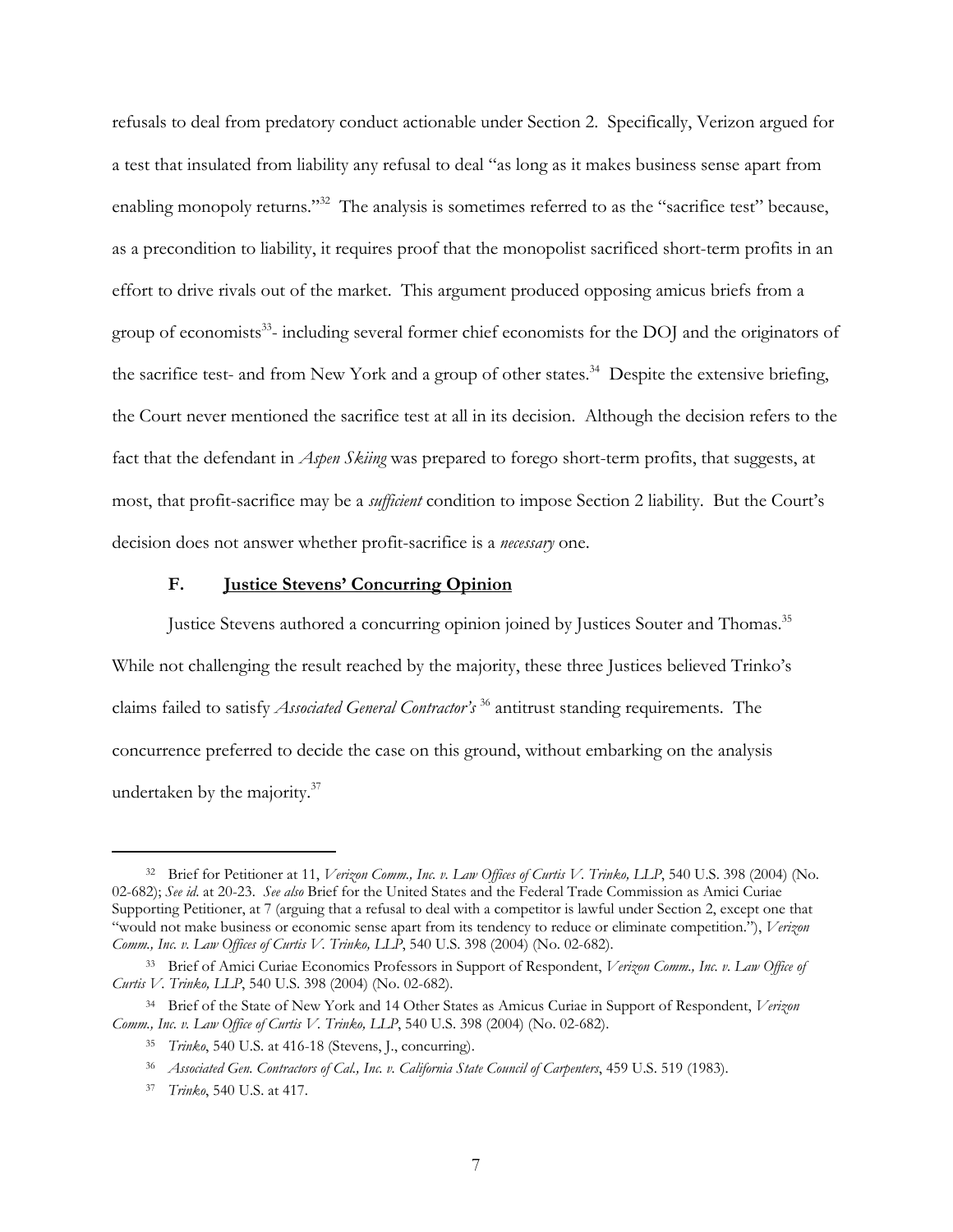#### **III. Trinko's Impact On Future Telecommunications Cases**

Although *Trinko* limits the circumstances in which a monopolist may be sued on a refusal to deal theory, the Court's decision nevertheless does not express any particular analysis for resolving such claims. Thus, lower courts, which have long wrestled with the absence of standards under Section 2 to differentiate pro-competitive conduct from unnecessarily restrictive business practices, will continue to do so.<sup>38</sup> Similarly, although rejecting Trinko's essential facilities claim as inadequately pleaded, the Supreme Court's unwillingness to recognize or repudiate the doctrine leaves it to the lower courts to continue to wrestle over the doctrine's vitality and contours. However, the Court did remind that "[a]ntitrust analysis must always be attuned to the particular structure and circumstances of the industry at issue."39 In that vein, *Trinko* at least provides guidance to lower courts addressing antitrust claims that arise within the telecommunications industry and in regulated industries more generally.

Because the Telecommunications Act imposes extensive obligations on CLECs to deal with ILECs, there is likely to be little room for antitrust scrutiny on either a refusal to deal or essential facilities approach. The post-*Trinko* rulings in the lower courts reflect this teaching.

For instance, in *Covad Communications Co. v. Bellsouth Corp.*,<sup>40</sup> the Eleventh Circuit Court of

Appeals read *Trinko* to effectively sound the death knell for CLEC refusal to deal cases:

*Trinko* now effectively makes the unilateral termination of a voluntary course of dealing a requirement for a valid refusal-to-deal claim under Aspen. The relationship between AT&T and Verizon was mandated by the FTCA and thus cannot be said to have initiated a "voluntary" course of dealing, profitable or otherwise. For the same reason, Verizon cannot be said to have failed to make available to AT&T

<sup>38</sup> *See, e.g.,* Herbert Hovenkamp, *Exclusion and the Sherman Act*, 72 U. Chi. L. Rev. 147, 147-8 (2005) ("Notwithstanding a century of litigation, the scope and meaning of exclusionary conduct under the Sherman Act remain poorly defined. No generalized formulation of unilateral or multilateral exclusionary conduct enjoys anything approaching universal acceptance.").

<sup>39</sup> *Trinko*, 540 U.S. at 399, 411.

<sup>40</sup> *Covad Comm. Co. v. Bellsouth Corp.,* 374 F.3d 1044 (11th Cir. 2004).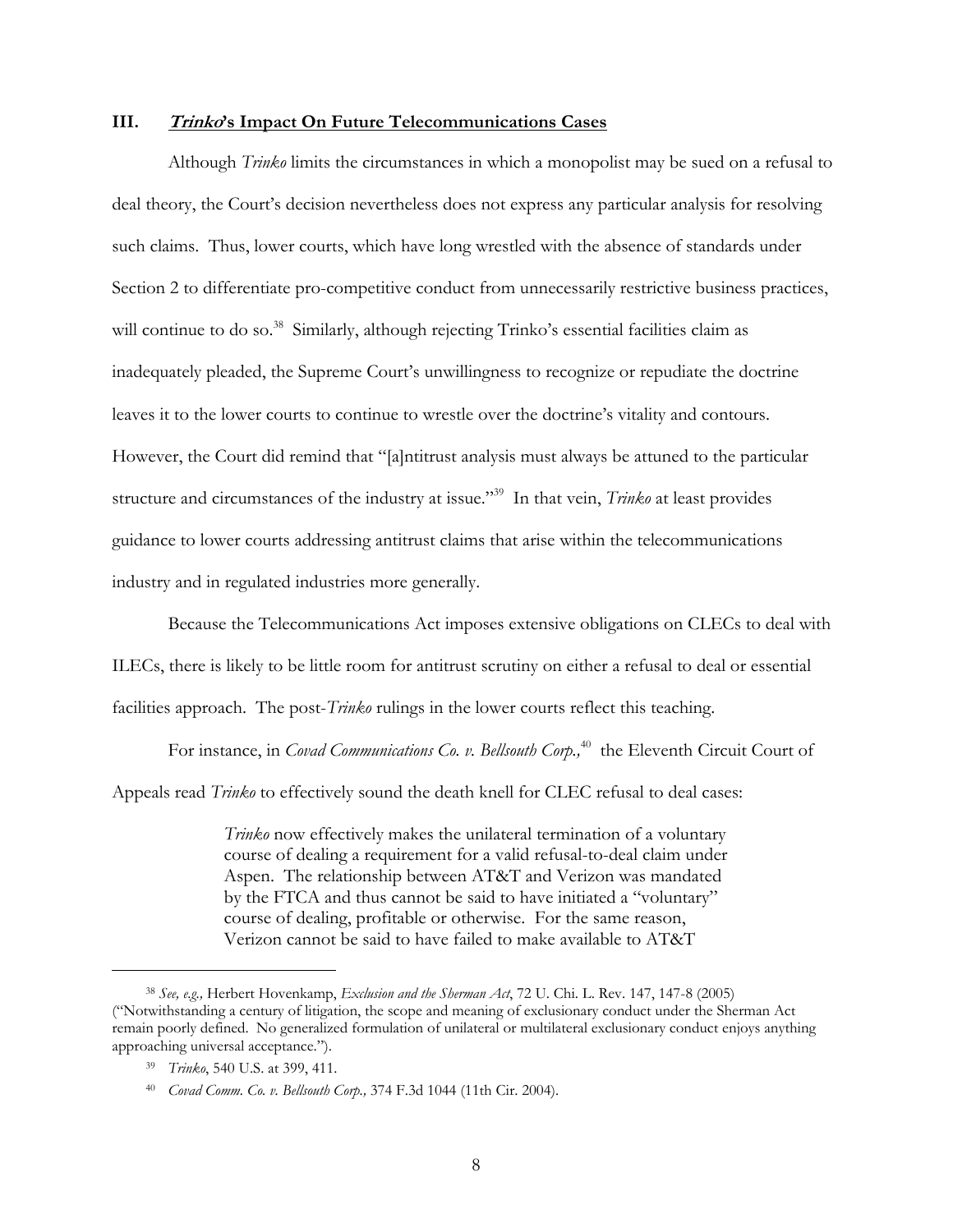otherwise publicly marketed services, whether at retail or lower cost. *Trinko* emphasizes the coercive effect of the FTCA on incumbent LECs such as Verizon who-but for the FTCA-would not be required to make their network elements . . . available to third parties such as AT&T. In short, Covad's refusal-to-deal claims do not survive *Trinko* and must be dismissed.<sup>41</sup>

On the other hand, where the ILEC's refusal to deal is directed at a rival's customers, the courts are still feeling their way, despite *Trinko*. In *Stein v. Pacific Bell,* 42 the Ninth Circuit considered whether the lower court properly dismissed a consumer's claim that an ILEC violated the Sherman Act by denying a competitor access to its Digital Subscriber Line ("DSL"). The court affirmed the dismissal because plaintiff's claims were "foreclosed by *Trinko*."43 The court further stated that, as in *Trinko*, the facts of the case were distinguishable from *Aspen Skiing*. 44 The court contrasted the prior voluntary business relationship in *Aspen Skiing* to the "congressionally-imposed regulatory scheme" in *Trinko* and in the case before it. Thus, the Ninth Circuit found that the case did "'not fit comfortably in the *Aspen Skiing* mold' of voluntariness."45

However, in *Covad Communications Co. v. Bell Atlantic Corp.*,<sup>46</sup> Covad alleged a refusal to deal claim based on Bell Atlantic's refusal to sell its DSL services to would-be customers who had orders pending for DSL service with Covad.47 In a pre-*Trinko* ruling, the district court held that Bell Atlantic's conduct related to its obligations under the Telecommunications Act, and therefore, "f[e]ll squarely outside the parameters of antitrust law."<sup>48</sup>

<sup>41</sup> *Id.* at 1049.

<sup>42</sup> No. 04-16043, 2006 WL 751812, at \*1 (9th Cir. March 2, 2006).

<sup>43</sup> *Id.*

<sup>44</sup> *See id.*

<sup>45</sup> *Id.* (internal citation omitted).

<sup>46 201</sup> F. Supp. 2d 123 (D.D.C. 2002), *aff'd in part, rev'd in part*, 398 F.3d 666 (D.C. Cir. 2005).

<sup>47</sup> *See Covad,* 398 F.3d at 675.

<sup>48</sup> *Covad,* 201 F. Supp. 2d at 130*.*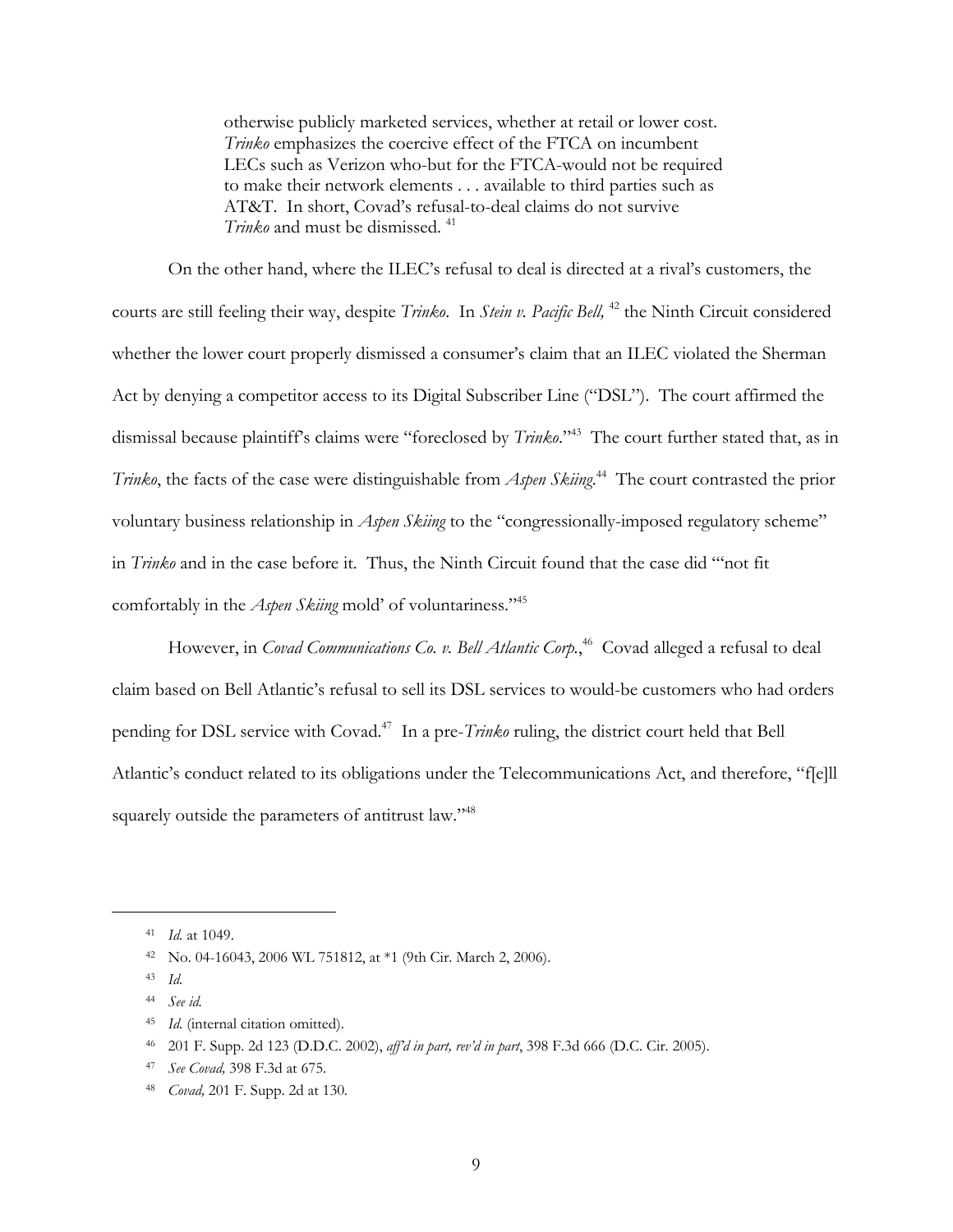On appeal, Bell Atlantic argued that Covad had to show that Bell Atlantic suffered "shortterm economic loss."49 Bell Atlantic further maintained that Covad could not satisfy this requirement because it would not have been profitable for Bell Atlantic to sell its DSL service to a customer who would ultimately switch DSL service once Covad came to the market.<sup>50</sup> The Court of Appeals for the District of Columbia reversed the district court's dismissal in part. While holding to the view that, to plead a claim, Covad had to prove the refusal to deal caused Bell Atlantic to sacrifice short-term profits, $51$  the court further held that Bell Atlantic's proposed economic justification for its refusal presented a question of fact, and thus, was unsuitable to resolve on a motion to dismiss.52 Dismissal was inappropriate because it was "possible Bell Atlantic's refusal to deal reflected its willingness to sacrifice immediate profits from the sale of its DSL service in the hope of driving Covad out of the market and recovering monopoly profits in the long run."<sup>53</sup>

Interestingly, the D.C. Circuit did not mention *Aspen Skiing* in its analysis. Nor did it focus on a prior voluntary relationship between the parties. Instead, the court relied on *United States v.*  Colgate & Co.,<sup>54</sup>the seminal Supreme Court refusal to deal case. Specifically, the D.C. Circuit cited *Colgate* for the proposition that a dominant firm may only refuse to deal with a rival when the refusal is not intended "to create or maintain a monopoly."55 In *Trinko*, the Court quoted *Colgate* to highlight a firm's affirmative right to refuse to deal,<sup>56</sup> but it omitted the qualification that the refusal not be "intended" to "create or maintain a monopoly."

<sup>49</sup> *Covad,* 398 F.3d at 675.

<sup>50</sup> *See id.* at 675.

<sup>51</sup> *See id.*

<sup>52</sup> *See id.* at 676.

<sup>53</sup> *Id*.

<sup>54 250</sup> U.S. 300 (1919).

<sup>55</sup> *Id.* at 307.

<sup>56</sup> *Trinko*, 540 U.S. at 408.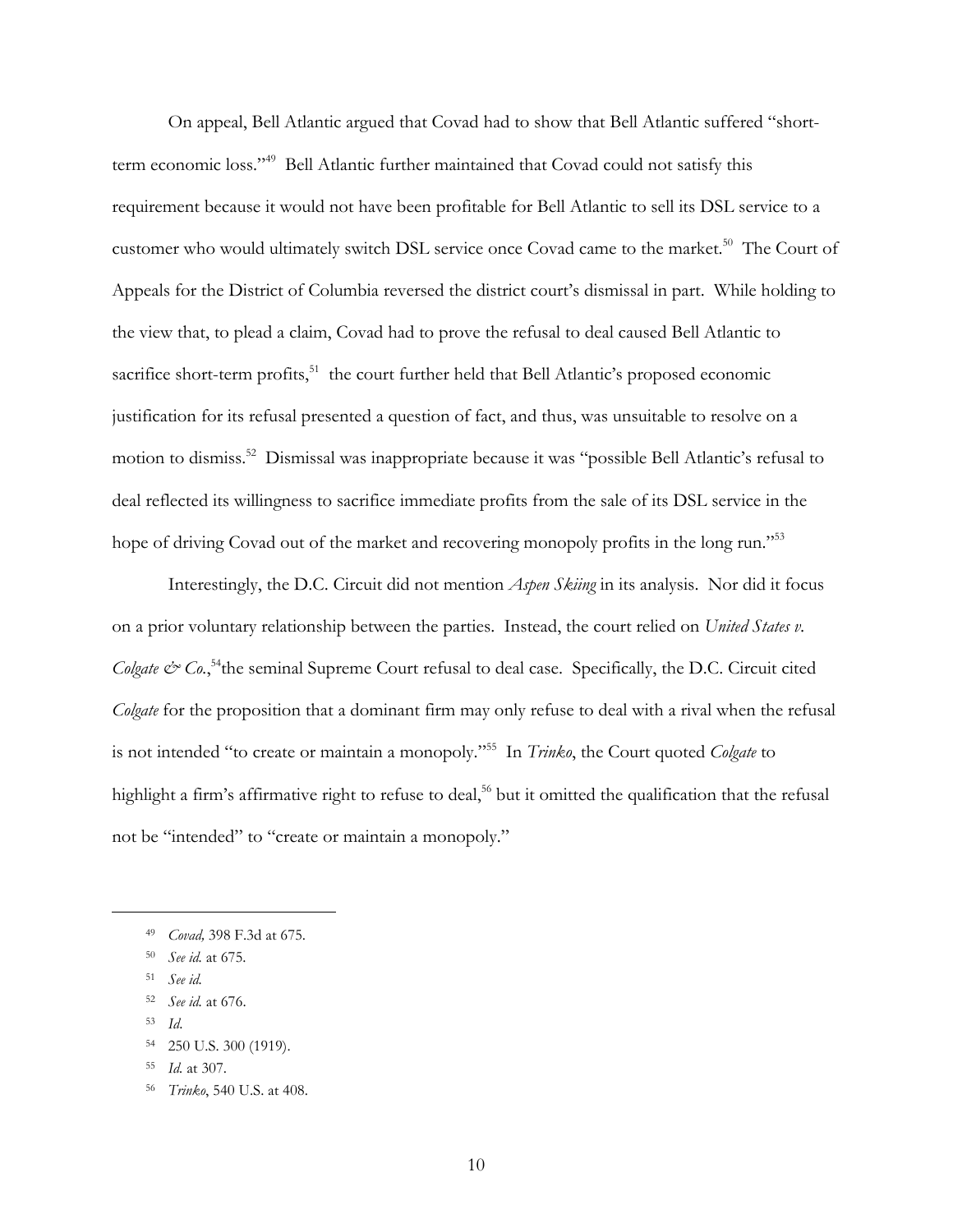Since *Trinko*, courts have uniformly rejected essential facilities claims in the context of the telecommunications industry.<sup>57</sup> These decisions consistently hold that a facility is "available" so long as access is compelled by regulation.<sup>58</sup>

# **IV. Expansion Of Trinko Beyond Telecomm Into Other Regulated Industries**

*Trinko* arose from the telecommunications industry. Thus, the Court took the opportunity to advise that "[a]ntitrust analysis must always be attuned to the particular structure and circumstances of the industry at issue."59 As the Court further explained, "[o]ne factor of particular importance is the existence of a regulatory structure designed to deter and remedy anticompetitive harm."<sup>60</sup> "Where such a structure exists, the additional benefit to competition provided by antitrust enforcement will tend to be small, and it will be less plausible that the antitrust laws contemplate such additional scrutiny."<sup>61</sup> More generally, however, the Court suggested a highly deferential view favoring regulation, noting that when "[t]here is nothing built into the regulatory scheme which performs the antitrust function, the benefits of antitrust immunity are worth its sometimes considerable disadvantages."62

At least since *Silver v. New York Stock Exchange* <sup>63</sup> was decided in 1963, courts have asked this same basic question in applying the doctrine of implied immunity.<sup>64</sup> This doctrine was not available

<sup>57</sup> *See MetroNet Servs. Corp v. Quest Corp.*, 383 F.3d, 1124, 1128-30 (9th Cir. 2004) (relying on *Trinko* to reject claim); *Covad*, 374 F.3d at 1050 (same); *see also* Neil R. Stoll & Shepard Goldfein, *Is §2 of the Sherman Act on Hold*?, N.Y.L.J. 3 n.1, Feb. 17, 2004 ("[*Trinko*] call[s] into question the parameters, if not the existence, of the essential facilities doctrine"); James Keyte, *The Ripple Effects of Trinko: How It Is Affecting Section 2 Analysis*, 20 FALL ANTITRUST 44 n.1 (ABA Section of Antitrust, Fall 2005) ("*Trinko* . . . has clearly signaled that the demise of the essential facilities doctrine . . . may be on the horizon.").

<sup>58</sup> *See id.* 

<sup>59</sup> *Trinko*, 540 U.S. at 411.

<sup>60</sup> *Id.* at 412.

<sup>61</sup> *Id.*

<sup>62</sup> *Id.* (quoting *Silver v. New York Stock Exch.*, 373 U.S. 341, 358 (1963)).

<sup>63 373</sup> U.S. 341.

<sup>64</sup> *Id.* at 358.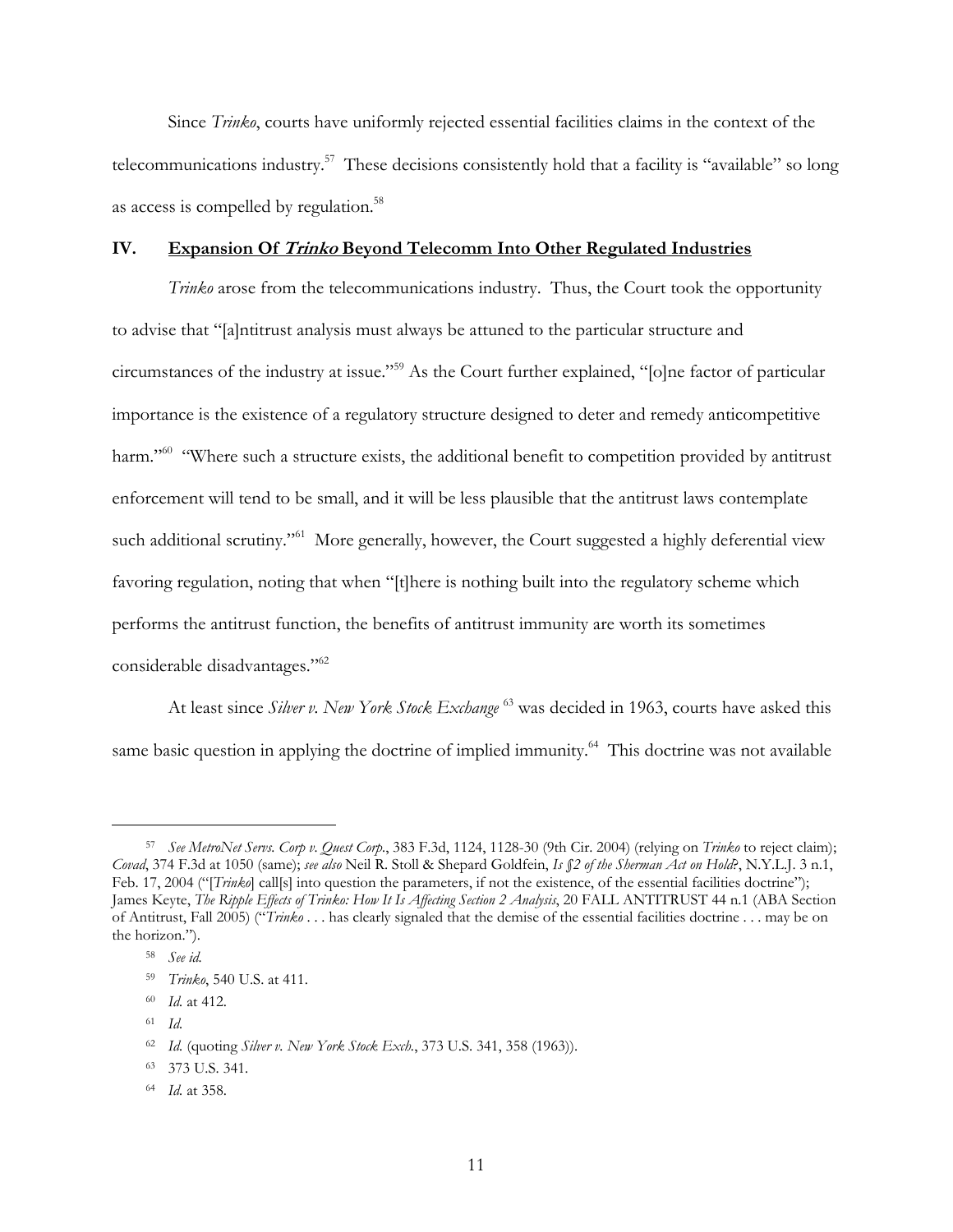to the *Trinko* Court because of the savings clause in the Telecommunications Act.<sup>65</sup> Nonetheless, the Court cited implied immunity cases in asserting that the regulatory scheme "may also be a consideration in deciding whether to recognize an expansion of the contours of  $\S$  2.<sup>766</sup> The Court was unwilling to expand Section 2 by "adding the present case to the few existing exceptions from the proposition that there is no duty to aid competitors," and it discussed the FCC's regulatory scheme in that context.<sup>67</sup>

Antitrust defendants have sought to apply the *Trinko* Court's discussion to other regulated industries, arguing that the antitrust laws should not interfere with regulatory authority and expertise. These subsequent attempts to apply *Trinko* to other regulated industries have not been limited to refusal to deal and essential facility claims. And, even though implied immunity was unavailable in *Trinko*, parties have used the case to buttress implied immunity arguments. Following the *Trinko* Court's discussion, lower courts have assessed the regulatory scheme at issue to determine whether it "performs the antitrust function." 68

In both *New York Mercantile Exchange, Inc. v. Intercontinental Exchange Inc.*<sup>69</sup> ("*NYMEX*"), and *Stand Energy Corp. v. Columbia Gas Transmission Corp,*<sup>70</sup> participants in regulated industries invoked *Trinko* to argue that the antitrust laws did not impose a duty to aid competitors. This approach succeeded in *NYMEX*, where the court dismissed the defendant's essential facility and refusal to deal counterclaims.<sup>71</sup> The alleged essential facility was NYMEX's settlement prices, the access to

<sup>65</sup> *Trinko*, 540 U.S. at 406.

<sup>66</sup> *Id.* at 412 (citing *Silver*, 373 U.S. at 358); *United States v. Nat'l Ass'n of Sec. Dealers, Inc.*, 422 U.S. 694, 730-35  $(1975)$ .

<sup>67</sup> *Trinko*, 540 U.S. at 411-12.

<sup>68</sup> *Id.* at 412.

<sup>69 323</sup> F. Supp. 2d 559 (S.D.N.Y. 2004).

<sup>70 373</sup> F. Supp. 2d 631 (S.D.W. Va. 2005).

<sup>71</sup> *NYMEX*, 323 F. Supp. 2d at 559; *see also The American Channel, LLC v. Time Warner Cable, Inc.*, 2007 WL 142173, at \*\*9-10 (D. Minn. Jan. 17, 2007) (granting motion to dismiss plaintiff's monopolization claim because the defendant's activity was regulated by the FCC).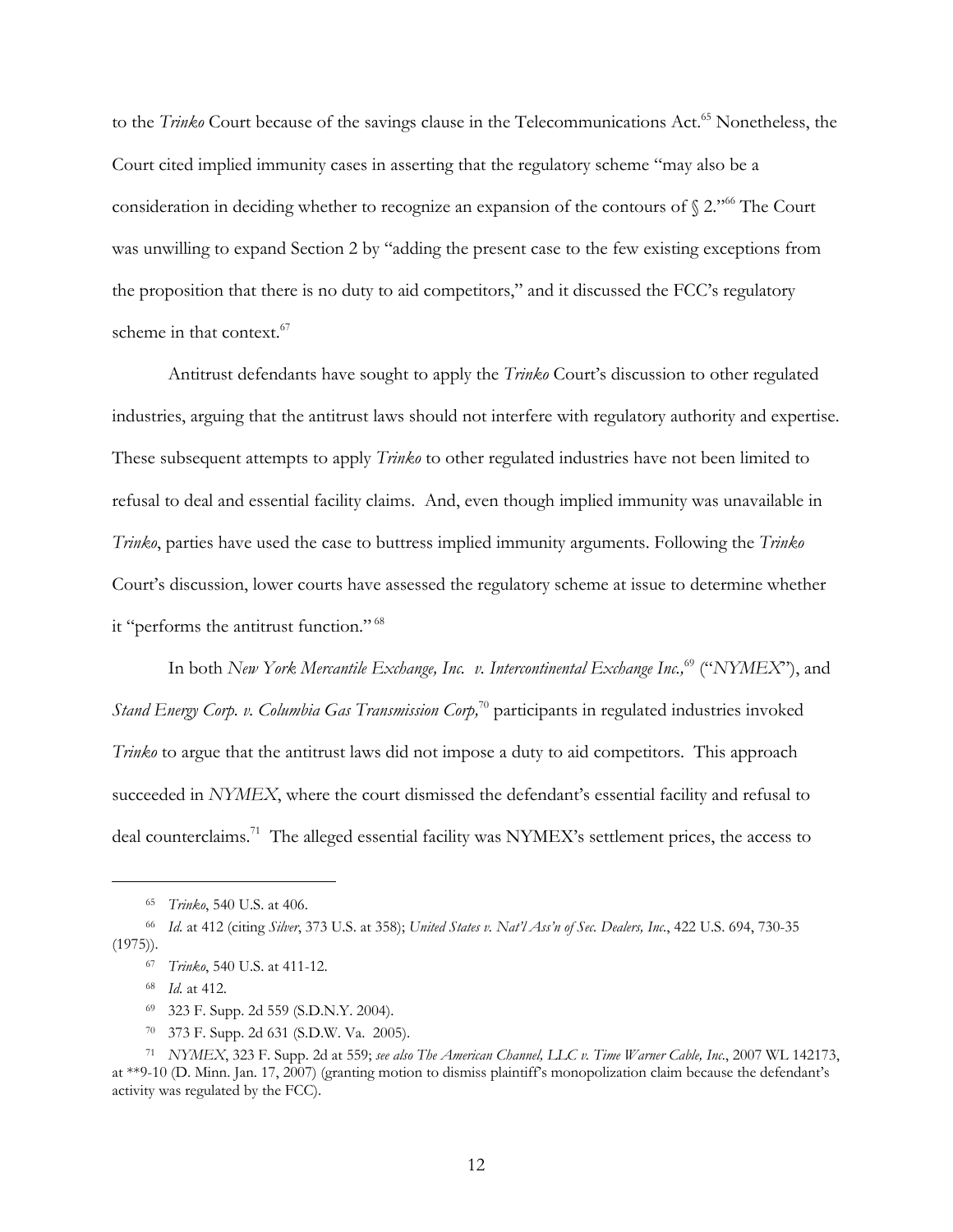which the CFTC regulated comprehensively.72 Like the FCC's authority in *Trinko*, the CFTC's power to compel access made it "unnecessary to impose a judicial doctrine of forced access."73 Moreover, the Commodity Exchange Act requires the CFTC to "take into consideration the public interest to be protected by the antitrust laws and endeavor to take the least anticompetitive means of achieving" its objectives.<sup>74</sup> Accordingly, the court concluded that "the CFTC is in a better position than a general antitrust court to determine the scope and terms of any forced sharing of settlement prices among the exchanges that it regulates, and then to oversee and enforce any such sharing of settlement prices."<sup>75</sup>

As to the refusal to deal claim, the *NYMEX* court distinguished the facts of the case from both *Aspen Skiing* and *Otter Tail*. *Aspen Skiing* did not apply because NYMEX had a legitimate business justification for its refusal to deal with the competitor-plaintiff, and because there was no prior cooperation between the parties that would raise an inference of abandonment of a prior course of profitable dealings.<sup>76</sup> *Otter Tail* did not apply because, in that case, the regulatory agency, the Federal Power Commission lacked the authority to remedy the monopolist's exclusionary conduct.<sup>77</sup> In contrast, the CFTC "ha[d] the power to compel disclosure of the settlement prices and to regulate the scope and terms of such disclosure."<sup>78</sup>

Antitrust defendants had less success applying *Trinko* in *Stand Energy Corp. v. Columbia Gas Transmission Corp*. 79 Plaintiffs were shippers, wholesalers, and marketers of natural gas who alleged that pipeline owners gave preferential treatment to particular gas shippers. Plaintiffs asserted breach

<sup>72</sup> *NYMEX*, 323 F. Supp. 2d at 570.

<sup>73</sup> *Id.* at 568.

<sup>74</sup> *Id.* at 569 (quoting Commodity Exchange Act, 7 U.S.C. § 19(b)).

<sup>75</sup> *Id.* at 570.

<sup>76</sup> *See id.* at 571 (citing *Trinko*, 124 S. Ct. at 880).

<sup>77</sup> *Id.* at 572.

<sup>78</sup> *Id.*

<sup>79 373</sup> F. Supp. 2d 631.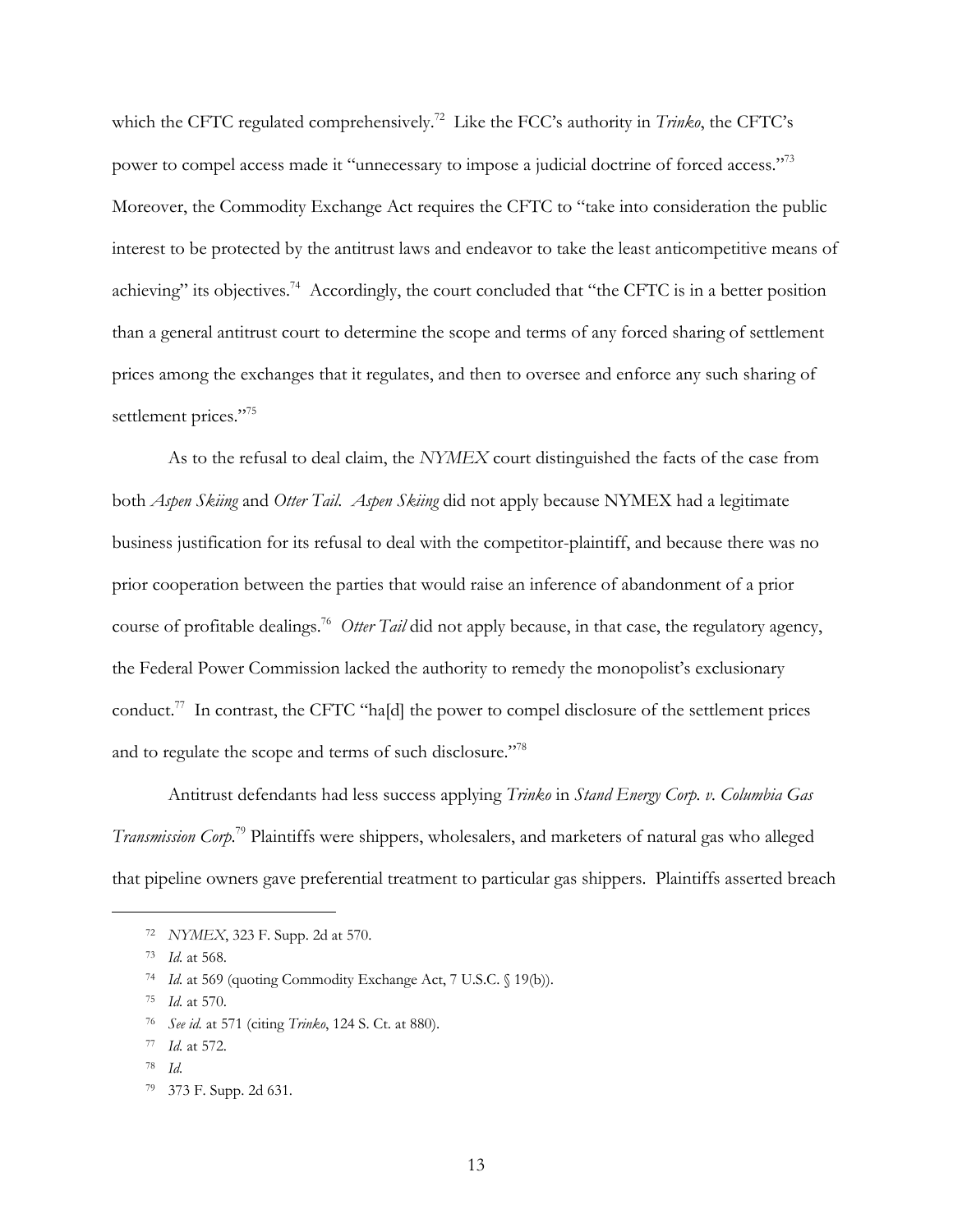of contract and violation of state antitrust laws, which included refusal to deal claims.<sup>80</sup> Defendants relied on *Trinko* in moving to dismiss the refusal to deal claims.<sup>81</sup> They argued that plaintiffs had pleaded violations of only Federal Energy Regulatory Commission (FERC) regulations, not antitrust violations.<sup>82</sup> Denying the motion to dismiss, the Court stated:

> The [*Trinko*] Court explained at some length the regulatory framework imposed by the FCC to provide competition access in that setting, in [a] new wholesale market created by the regulatory scheme pursuant to an act ''more ambitious than the antitrust laws . . . 'to eliminate the monopolies'" . . . . Though FERC regulates the rates for transporting and selling natural gas in interstate commerce, Defendants have not demonstrated that this case involves the same level of regulatory overlay and unique market found in *Trinko*. 83

The court assessed whether FERC's regulatory scheme performed the antitrust function and analogized the case to *Otter Tail*. 84 Like the Federal Power Commission's regulatory scheme in *Otter Tail*, and unlike that of the FCC in *Trinko*, FERC's regulatory scheme did not incorporate antitrust authority.<sup>85</sup> Although FERC issued an order requiring the defendants to disgorge profits and refund certain fees, FERC's order did not "purport[] to address any anticompetitive results" of defendants' conduct.86

Litigants have also successfully expanded *Trinko* to accomplish an implied immunity from antitrust review. In *Last Atlantis Capital LLC v. Chicago Board. Options Exchange, Inc.*, the Northern District of Illinois cited *Trinko* in ruling that the SEC's consistent and pervasive regulation of

<sup>80</sup> *Id.*

<sup>81</sup> *Id.* at 634, 641.

<sup>82</sup> *Id.* at 641-42.

<sup>83</sup> *Id.* at 641 (quoting *Trinko*, 540 U.S. at 415) (internal citations omitted).

<sup>84</sup> *Stand Energy Corp.*, 373 F. Supp. 2d at 641 (discussing *Otter Tail*, 410 U.S. 366 (1973)).

<sup>85</sup> *See id.*

<sup>86</sup> *Id*; *see also In re Remeron Direct Purchaser Antitrust Litig.*, 335 F. Supp. 2d 522 (D.N.J. 2004) (rejecting defendants' argument that the Hatch-Waxman Act and Food and Drug Administration (FDA) regulations supersede the antitrust laws).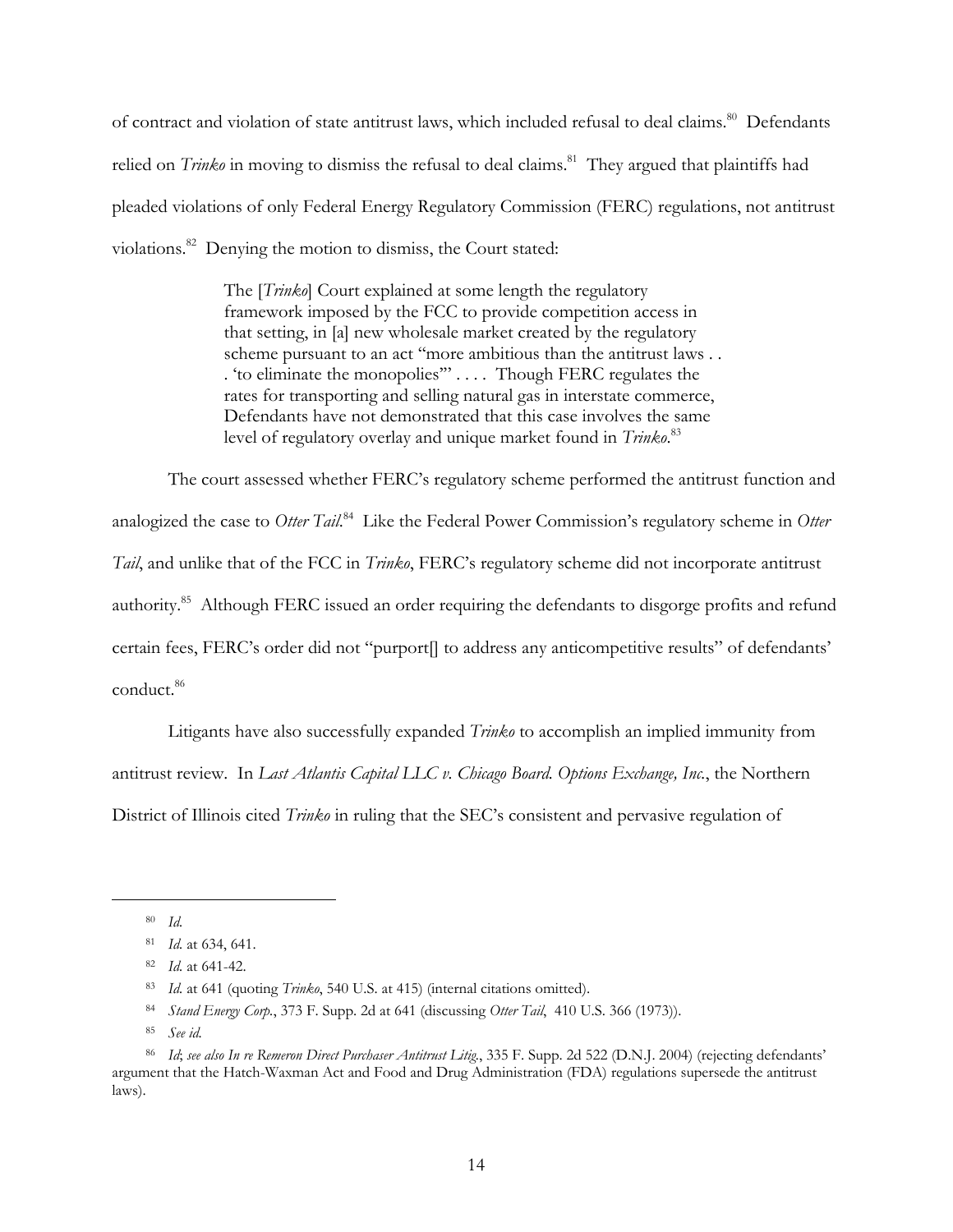options trading warranted implied repeal of the antitrust laws.87 "Applying federal antitrust law in this area," the court reasoned, "creates the very real possibility of subjecting the defendants to conflicting standards of conduct."<sup>88</sup> Furthermore, "the antitrust laws conflict with an overall regulatory scheme that empowers [the SEC] to allow conduct that the antitrust laws would prohibit."<sup>89</sup>

Whether *Trinko* will have a significant role immunizing activity subject to non-telecomm regulation is an open question, however, in view of the Supreme Court's recent decision in *Billing v. Credit Suisse First Boston.*90 There, individuals who purchased stock in various initial public offerings alleged that certain offering practices manipulated the market, and subjected the defendantunderwriters to antitrust liability, as well as to liability under the securities law. The Court of Appeals for the Second Circuit held that there was no implied antitrust immunity based on pervasive SEC regulation.<sup>91</sup> The Supreme Court reversed, however, and in so doing articulated four-factors that may form the touchstone analysis to resolve future implied immunity issues: "(1) the existence of regulatory authority under the securities law to supervise the activities in question; (2) evidence that the responsible regulatory entities exercise that authority; (3) a resulting risk that the securities and antitrust laws, if both applicable, would produce conflicting guidance, requirements, duties, privileges, or standards of conduct" and (4) a determination that conflict affected practices that "lie squarely within an area of financial market activity that the securities law seeks to regulate." <sup>92</sup> Inasmuch as *Billing* directly addresses the matter of implied immunity from antitrust review, whereas

<sup>87</sup> No. 04C397, 2005 WL 3763262, at \*\*2-3 (N.D. Ill. Mar. 30, 2005).

<sup>88</sup> *Id.* at \*3.

<sup>89</sup> *Id.* (quoting *In re: Stock Exch. Options Trading Antitrust Litig*. 317 F.3d 134, 149 (2d Cir. 2003)).

<sup>&</sup>lt;sup>90</sup> 127 S. Ct. 2383 (2007).

<sup>91</sup> 426 F.3d 130 (2d Cir. 2005).

<sup>92</sup> 127 S. Ct. at 2392.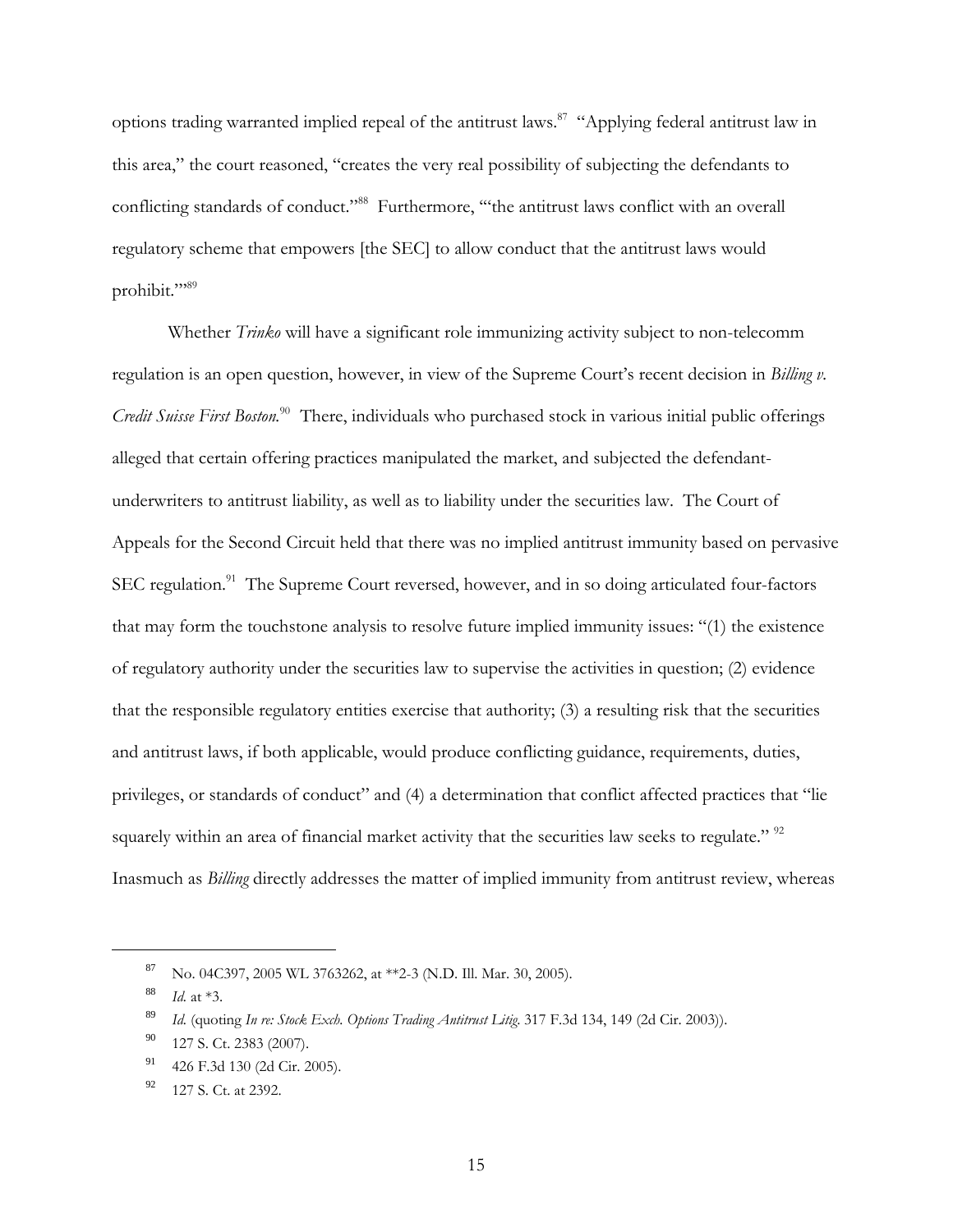*Trinko* does not, going forward it is difficult to predict whether *Trinko* will play a role in developing this area of the law, or whether it will, instead, disappear into the shadows of *Billing*.

# **V. Pleading a Refusal to Deal Claim after Trinko – Is Abandonment of a Prior and Profitable Course of Dealing Required?**

As a predicate to maintaining a refusal to deal claim, the *Trinko* Court's majority placed substantial emphasis on the fact that the monopolist in *Aspen Skiing* refused to deal with a competitor with whom it had previously and voluntarily engaged in a profitable course of dealing.<sup>93</sup>

Since *Trinko,* a number of courts have required rigid pleading of the *Aspen Skiing*

"exception," holding that a Section 2 refusal to deal claim must allege the abandonment of a

profitable, prior course of dealing with a competitor.<sup>94</sup> Thus, the *NYMEX* court explained that the

plaintiff's "§ 2 claims of a refusal to deal do not fit the rubric of claims recognized by the Supreme

Court in *Aspen Skiing*"<sup>95</sup>:

There is no history of cooperation between ICE [the plaintiff] and NYMEX in sharing the use of NYMEX's settlement prices. Therefore, NYMEX's ''prior conduct sheds no light upon the motivation of its refusal to deal.'' *Id.* [quoting *Trinko*]. There is no indication that NYMEX is flouting consumer demand and foregoing short-term profits by refusing to cooperate with ICE. And unlike the defendant in *Aspen Skiing*, NYMEX has proffered a legitimate business justification for its refusal to deal with ICE. (Tr. 21-23.) NYMEX has a legitimate business interest in preventing its competitor, ICE, from free-riding on NYMEX's settlement prices. NYMEX's settlement prices have value because they are viewed as proxies for market prices, and NYMEX has a legitimate interest in preventing rivals from free-riding on this reputation.<sup>96</sup>

The Fifth Circuit reached a similar conclusion as to the necessary pleading requirements:

Although ASAP claims that CenturyTel ''voluntarily'' rated calls to their numbers as local from October 2001 through March 2002, the

<sup>93</sup> *Trinko*, 540 U.S. at 408.

<sup>94</sup> *See NYMEX*, 323 F. Supp. 2d 559.

<sup>95</sup> *Id.* at 571.

<sup>96</sup> *See id*.; *accord Horrell v. SBC Comm., Inc.*, No. 5:05CV88, 2006 U.S. Dist. LEXIS 15659, at \*37-38 (E.D. Tex. Feb. 16, 2006).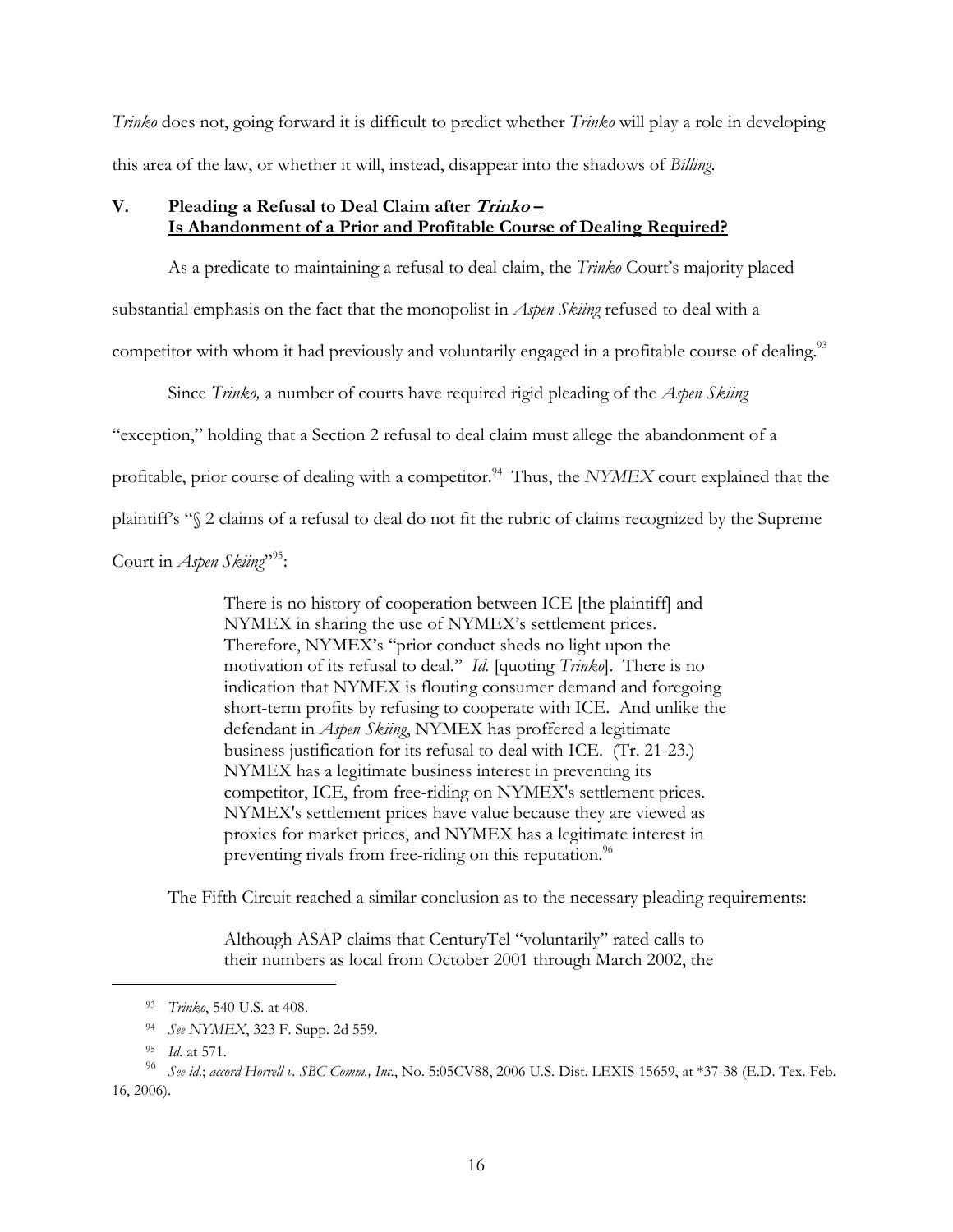complaint does not allege that CenturyTel understood where ASAP's switch was located at that time. So there is no indication that the prior arrangement was agreed to, and therefore presumably profitable, in the manner of the ski ticket arrangement in *Aspen Skiing*. And there is otherwise nothing that would suggest that CenturyTel is giving up short-term profits in hopes of running ASAP out of business. CenturyTel gets more short-term profit, not less, by charging the calls to ASAP's numbers as toll calls. Even if no one calls ASAP anymore when the calls are rated as toll, CenturyTel is not giving up profits as compared to rating calls to ASAP as local, because CenturyTel's customers pay a flat fee for local service. ASAP's allegations do not fit into the *Aspen Skiing* exception for refusal-to-deal claims, and therefore do not state a cognizable antitrust claim. The antitrust claims were therefore properly dismissed.<sup>97</sup>

However, it may be sufficient to allege a prior course of dealing between the alleged

monopolist and any competitor, not limited to the plaintiff. On that score, a Texas District Court

held:

-

It is of vital importance to this Court's analysis that the text on those two pages [of the *Trinko* decision] do not support Defendant's contention that a cessation of voluntary business activity must have been with a § 2 plaintiff in order to satisfy the standard of *Aspen Skiing*….The bottom line is that the Supreme Court's repeated use of the generic terms "rival" in both the singular and the plural [negates] Defendant's contention that only termination of a cooperative venture with a  $\S$  2 plaintiff, rather than other market participants, suffices.<sup>98</sup>

Still, other courts assert that *Trinko* did not change the pleading standard for refusal to deal

claims at all.<sup>99</sup> But whether or not required, prudence suggests including such allegations in support

<sup>97</sup> *ASAP Paging Inc. v. CenturyTel of San Marcos Inc.*, 2005 WL 1491285, \*4 (5th Cir. June 24, 2005); *Accord MetroNet Servs. Corp.* , 383 F.3d at 1134 ; *Levine v. Bellsouth Corp.,* 302 F. Supp. 2d, 1358, 1372 (S.D. Fla. 2004).

<sup>98</sup> *Z-TEL Comm., Inc. v. SBC Comm., Inc.*, 331 F. Supp. 2d 513, 539 (E.D. Tex, 2004).

<sup>99</sup> *See Creative Copier Servs. v. Xerox Corp.*, 344 F. Supp. 2d 858, 866 (D. Conn. 2004) ("nowhere in *Trinko* did the Court indicate that a complaint should be dismissed if it fails to recite the magic words 'no short-term profit.' Accordingly, though *Trinko* did highlight that anticompetitive 'refusal to deal' is the exception, and not the rule, I do not think *Trinko* heightened the pleading standard in section 2 cases.").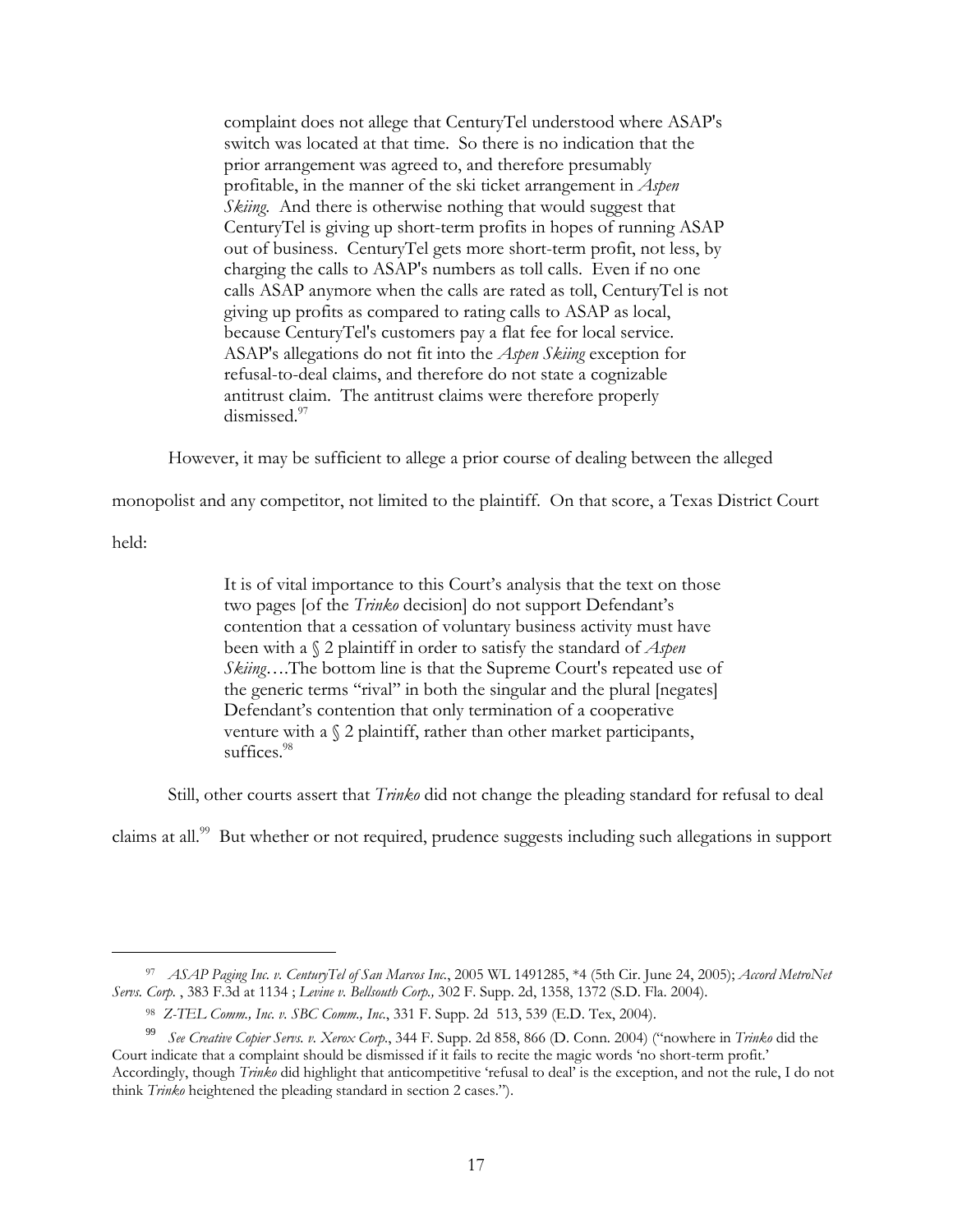of a refusal to deal claim whenever there is a good faith basis to do so.<sup>100</sup> This is particularly so in light of the Supreme Court's recent decision in *Bell Atl. Corp. v. Twombly*,<sup>101</sup> In *Twombly*, the Court held that, to plead a Sherman Act  $\int$  1 "conspiracy," the plaintiff must allege facts that "plausibly" suggest joint activity. Fact allegations that are merely consistent with a conspiracy are not enough.<sup>102</sup> Although *Twombly* arose under Section 1, it is fairly predictable that defense attorneys will assert that the decision's announced "plausibility" standard governs Section 2 cases as well.<sup>103</sup>

#### **VI. Trinko's Impact on Monopoly Leveraging Claims**

After a number of years of uncertainty and a split in the Courts of Appeals, the decision in *Trinko* seems to have crystallized the Supreme Court's Section 2 jurisprudence on monopoly leveraging. Before *Trinko*, a monopoly leveraging action could be brought in some Circuits under Section 2 against a single independent actor that lacked market power in the second or "target" market. In other words, there could be a Section 2 monopoly leveraging violation even though the defendant did not monopolize, or come dangerously close to monopolizing, the target market.<sup>104</sup>

The *Trinko* decision dealt with this issue in a single footnote. The Court held that monopolization or the dangerous probability of monopolization of the second market is an essential

<sup>100</sup> *See Nobody in Particular Presents, Inc. v. Clear Channel Comm., Inc.*, 311 F. Supp. 2d 1048, 1113-1114 (D. Colo. 2004) (motion to dismiss denied where the plaintiff, "NIPP alleges that Clear Channel provided advertising and concert promotional support in the past because concert promotions benefit the radio station as well as the promoter. Furthermore, NIPP claims that Clear Channel now refuses this support and sacrifices short-term gains in hopes of destroying other promoters and reaping long-term monopolistic profits. Clearly, the conduct alleged in this case bears striking resemblance to the refusal to deal in Aspen Skiing, conduct that the Supreme Court states is proscribed by the Sherman Act."); *A.I.B. Express, Inc. v. FedEx Corp.*, 358 F. Supp. 2d 239, 250 (S.D.N.Y. 2004).

<sup>101</sup> No. 05-1126, 2007 WL 1461066 (U.S. May 21, 2007).

<sup>102</sup> *Id.* 

<sup>103</sup> *Cf. Goldstein v. Pataki*, 2007 WL 1654009, at \*36 (E.D.N.Y. June 6, 2007) (noting, in public use case, that "the plausibility standard announced in *Twombly* was intended to apply beyond antitrust conspiracy cases").

<sup>104</sup> *See, e.g., AD/SAT Div. of Skylight, Inc. v. Associated Press*, 181 F.3d 216, 230 (2d Cir. 1999) (monopoly leveraging requires "monopoly power in one market, the use of [that] power, however lawfully acquired, to foreclose competition, to gain a competitive advantage, or to destroy a competitor in another distinct market, and injury caused by the challenged conduct.")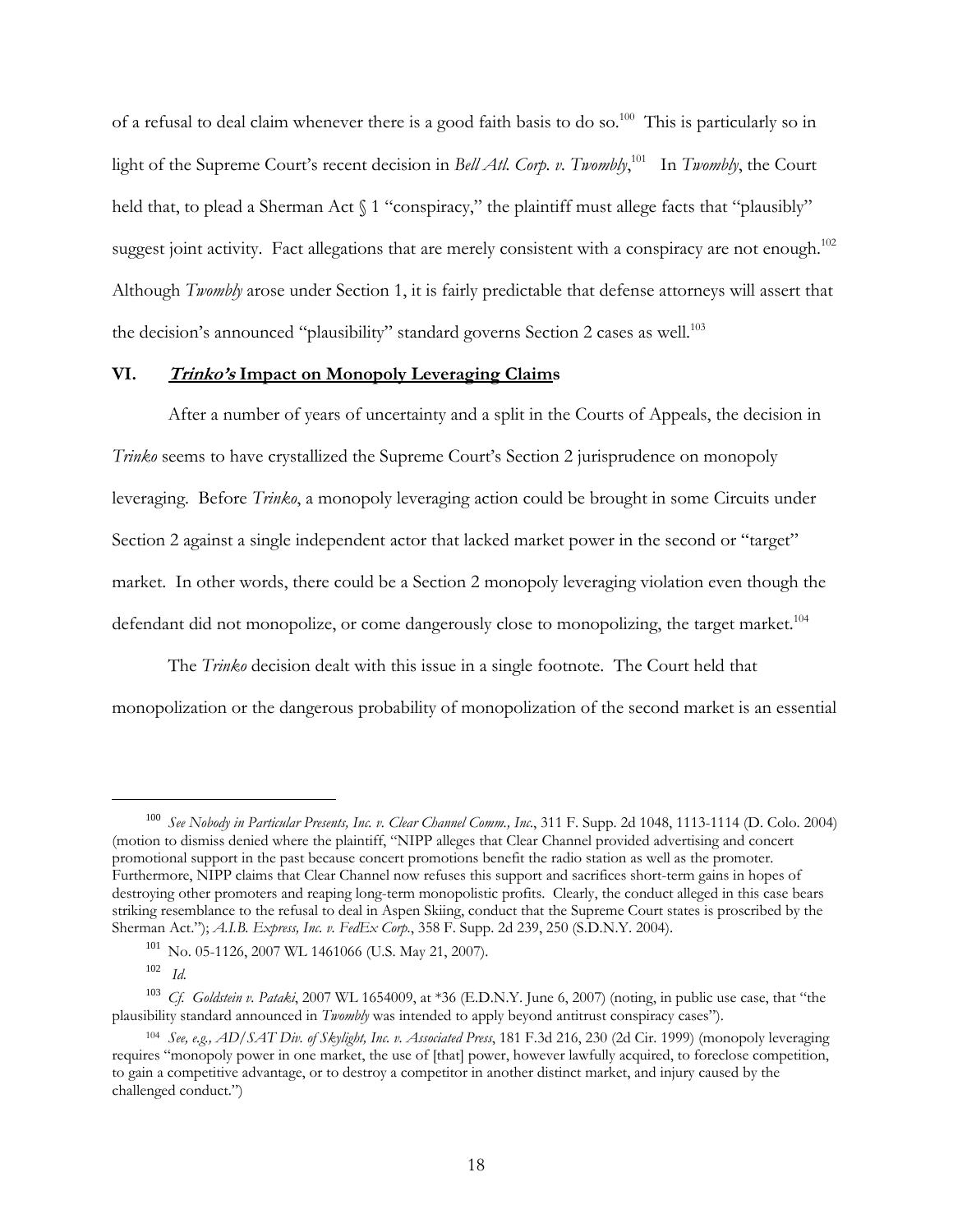element of monopoly leveraging.105 Thus, if a defendant possesses the requisite market power in the second market to have a "dangerous probability of success," the plaintiff, in almost all cases, should be able to plead attempted monopolization of the second market so long as the requisite specific intent could be alleged.

Since *Trinko*, courts have dismissed several cases because plaintiffs failed to allege or demonstrate that the defendant possessed market power, or a dangerous probability of acquiring market power, in the leveraged market.<sup>106</sup> At the same time, courts have upheld leveraging claims when the plaintiff alleges a dangerous probability of success in monopolizing the leveraged market a recognized attempted monopolization claim.<sup>107</sup>

In *Service Employees International Union Health & Welfare Fund v. Abbott Laboratories*, <sup>108</sup> plaintiff challenged Abbott's use of its patent on Norvir® ("Norvir"), which is a protease inhibitor ("PI"), or anti-retroviral drug, that inhibits the AIDS virus from replicating itself into new cells. Norvir is prescribed because, "along with other PIs, it both 'boosts' the antiviral effect of those PIs and reduces their harmful side effects."<sup>109</sup> No other drug boosts PIs as does Norvir.<sup>110</sup> In fact, all of the PIs currently on the market are boosted by Norvir.<sup>111</sup>

<sup>105</sup> *Trinko*, 540 U.S. 398, 415 n.4.

<sup>&</sup>lt;sup>106</sup> See In re Educ. Testing Serv. Praxis Principles of Learning and Teaching: Grades 7-12 Litig., 429, F. Supp. 2d 752, 758-59 (E.D. La. 2005) (dangerous probability of monopolization necessary to state claim for leveraging); *NYMEX.*, 323 F. Supp. 2d at 572 (failure to plead "dangerous likelihood of success" fatal to leveraging claim). Other leveraging claims have been dismissed where the courts reasoned that *Trinko* narrows the range of actionable anti-competitive conduct. *See Morris Comm. Corp. v. PGA Tour, Inc.*, 364 F.3d 1288 (11th Cir. 2004); *Stein*, 2006 WL 751812. *See generally Trinko*, 540 U.S. at 412-13.

<sup>107</sup> *See Covad*, 374 F.3d at 1047, 1051 (monopoly leveraging claim tied to allegations of anti-competitive price squeeze); *AIB Express, Inc.*, 358 F. Supp. 2d 239, 251 (upholding monopoly leveraging claim based on a finding that plaintiff adequately alleged a dangerous probability that FedEx would monopolize the second market, as well as based on a finding that FedEx had a duty to deal with plaintiff ); *Z-Tel Comm., Inc.* 331 F. Supp. 2d 513, 543 (upholding monopoly leveraging claim where plaintiff pled cognizable anti-competitive conduct and that defendant had sufficient power in the second market).

<sup>108</sup>No. C04-4203 CW, 2005 WL 528323 (N.D. Cal. Mar. 2, 2005).

<sup>109</sup> *Id.* at \*1.

<sup>110</sup> *Id.*

<sup>111</sup> *Id.*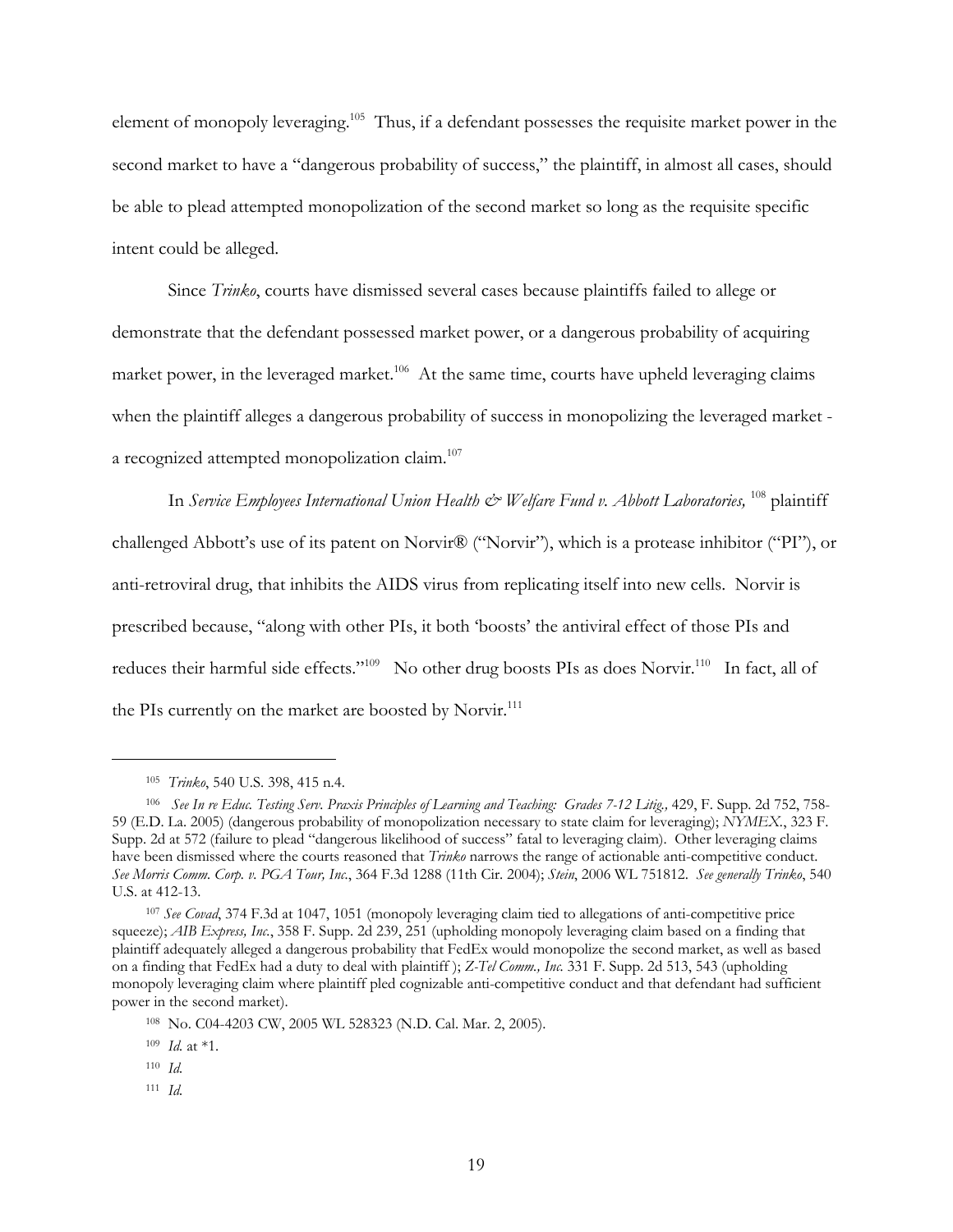Plaintiffs alleged that in 2003, Abbott's own boosted PI, Kaletra® began losing market share, as a result of which Abbott adopted a 400% price increase for Norvir to all manufacturers of PIs.<sup>112</sup> The price of Abbott's own boosted PI, Kaletra, remained largely unchanged. Plaintiff further alleged that Abbott attempted to leverage its monopoly over Norvir, secured by a patent, into a monopoly in the market for boosted PIs, where Kaletra competes.<sup>113</sup>

The court denied Abbott's motion to dismiss and upheld plaintiffs' leveraging claim. Plaintiffs alleged that Abbott had engaged in anti-competitive behavior by leveraging its patent. The district court held that misuse of intellectual property could give rise to Sherman Act liability.<sup>114</sup>

Other courts, however, have disagreed with this approach. In *Schor v. Abbott Laboratories*,<sup>115</sup> a case involving identical facts, the court ruled that legal use of patent rights cannot give rise to antitrust liability. The Illinois court expressly criticized the Ninth Circuit's *Kodak* decision, and instead relied on *In re Independent Service Organizations Antitrust Litigation*, 116 where the Federal Circuit held that the legal use of a patent could not give rise to antitrust liability. *Service Employees*, however, relies not only on different circuit law, but also on a factual distinction: there, plaintiffs challenge the validity of Abbott's Norvir patent. The patent challenge prevented Abbott from effectively arguing, at the pleading stage, that exercise of rights under a valid patent precludes application of the Sherman Act.

# **VII. Standing and Stevens' Concurring Opinion**

Since *Trinko* was decided over three years ago, Justice Stevens' concurring opinion has gained little traction in the courts and among antitrust scholars. In fact, Justice Stevens' analysis has

<sup>112</sup> *Id.*

<sup>113</sup> *Id.*

<sup>114</sup> *Id.* at \* 3.

<sup>115 378</sup> F. Supp. 2d 850 (N.D. Ill. 2005), *aff'd*, 457 F.3d 608 (7th Cir. 2006).

<sup>116 203</sup> F.3d 1322 (Fed. Cir. 2000).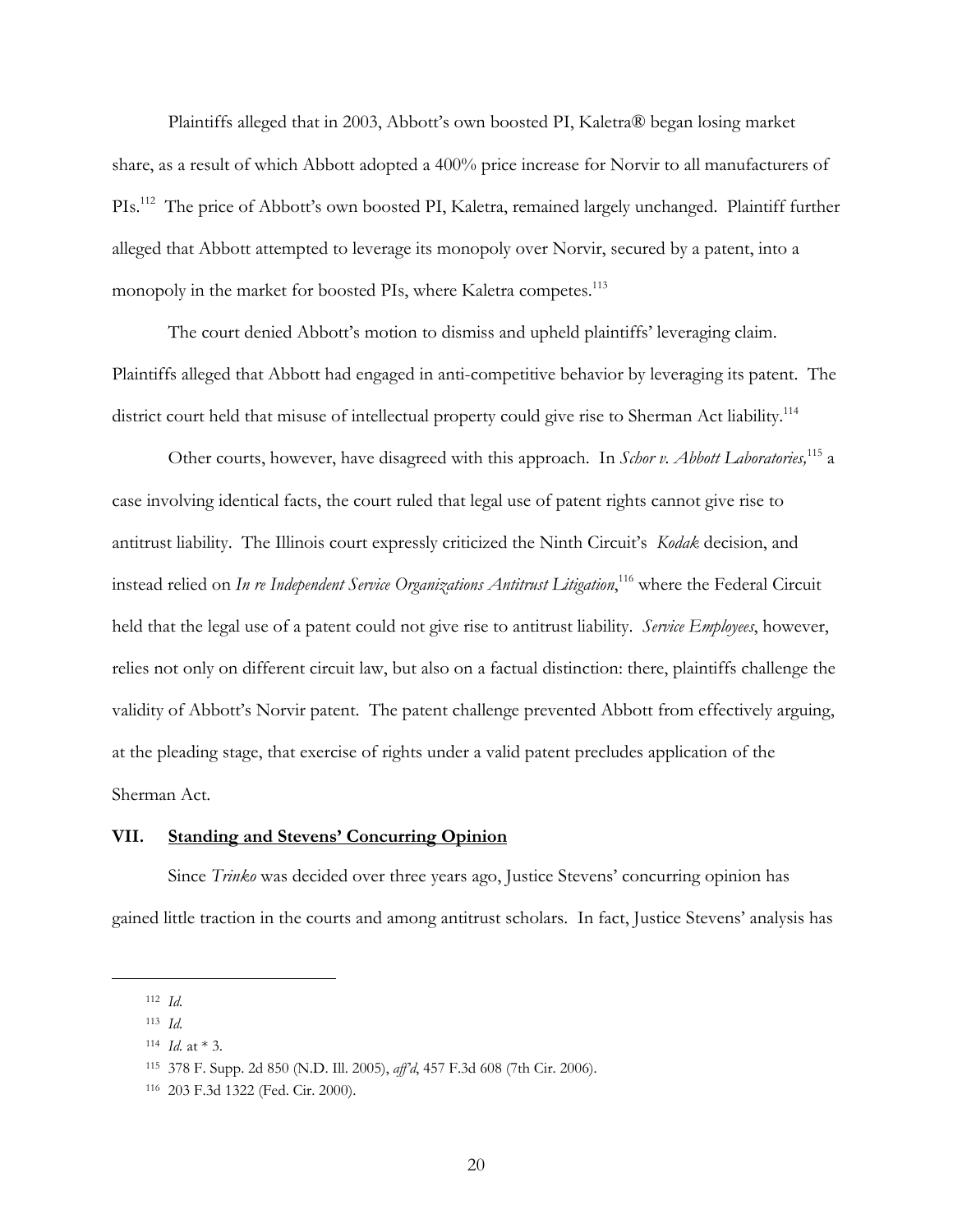only been applied in two reported decisions, *Levine v. BellSouth Corp.*,<sup>117</sup> and *Knowles v. Visa U.S.A.*, Inc.<sup>118</sup> Scholars have largely overlooked Stevens' opinion, except for the few that have briefly noted their disagreement with its reasoning.<sup>119</sup>

Although Justice Stevens' concurrence emphasized the need to avoid duplicative recovery, denying consumer standing risks under-recovery instead. As Professor Andrew I. Gavil has explained, consumers and competitors seek to recover distinct damages.<sup>120</sup> A competitor can recover for lost profits on sales diverted by the defendant's exclusionary conduct. But it cannot recover for higher prices resulting from that conduct. Only a consumer can recover damages caused by the defendant's control over prices and the increase in rivals' prices. If consumers are denied standing in exclusionary conduct cases, these damages go unrecovered.

Such damages went uncompensated in *Levine v. BellSouth Corp.*, where the Southern District of Florida denied standing to customers seeking damages for increased prices resulting from BellSouth's alleged tying of local telephone service to DSL service.<sup>121</sup> Plaintiffs were a class of customers who were required to purchase BellSouth's local phone service in order to purchase its DSL service, in areas where BellSouth was the ILEC.<sup>122</sup> Plaintiffs alleged BellSouth's tying of local phone service to DSL service prevented customers from obtaining lower-priced local phone service from competitors and gave BellSouth a monopoly on local phone service in the affected areas.<sup>123</sup>

<sup>117</sup> *Levine v. Bellsouth Corp.*, 302 F. Supp. 2d 1358 (SD. Fla. 2004).

<sup>118</sup> No. CV-03-707, 2004 WL 2475284 (Super. Ct. Me. Oct. 20, 2004).

<sup>119</sup> For example, in an ABA telephonic seminar on *Trinko*, Herbert Hovenkamp summarily critiqued Stevens' opinion, stating, "this was a consumer case. It was a case, which, if the facts were true, would have alleged higher prices, or reduced product quality in the market, and that would be a traditional case for standing." "*When You Don't Know What to Do, Walk Fast and Look Worried"* (Dilbert 2003), *available at* http://www.abanet.org/antitrust/at-source/04/07/July04- Teleconf7=23.pdf.

<sup>120</sup> Andrew I. Gavil, *Symposium: Integrating New Economic Learning with Antitrust Doctrine: Exclusionary Distribution Strategies by Dominant Firms: Striking a Better Balance*, 72 Antitrust L.J. 3 n.151 (2004).

<sup>121 302</sup> F. Supp. 2d 1358.

<sup>122</sup> *Id*. at 1361.

<sup>123</sup> *Id.*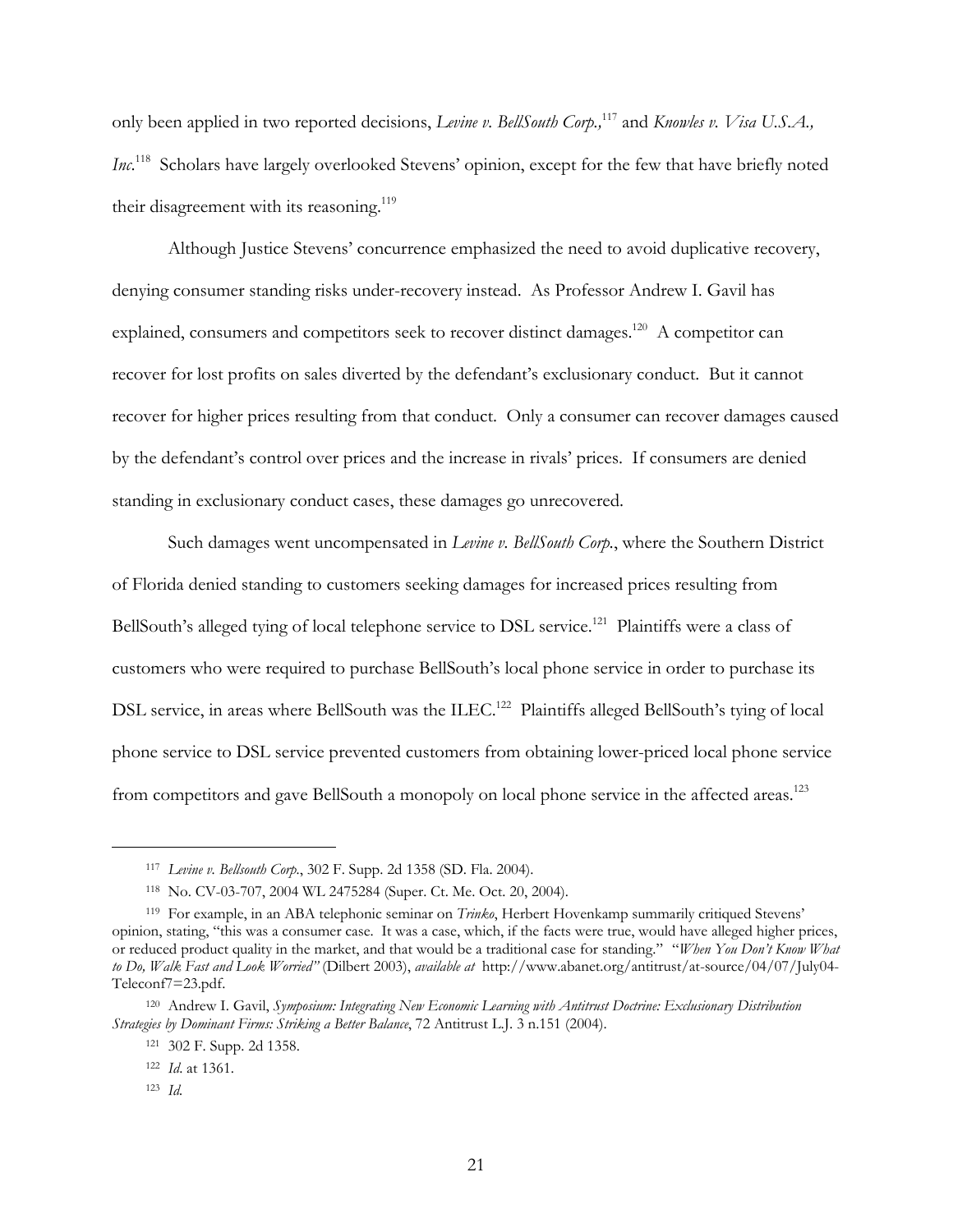Plaintiffs sought damages for the difference in price between BellSouth's phone service and competitors' phone service or the phone service price that would have prevailed in a competitive market.<sup>124</sup>

Applying Justice Stevens' reasoning, the court determined that plaintiffs did not have standing as "persons" under Section 4 of the Clayton Act because "there is only an indirect relationship between the Defendant's alleged misconduct and the Plaintiff's asserted injury."<sup>125</sup> Because plaintiffs allege they are unable to receive DSL service from BellSouth over a loop that has been leased to a CLEC, "[t]he missing CLECs, as the more direct victim of BellSouth's alleged misconduct, would be in a far better position than Plaintiff[s], as a local telephone service customer[s], to vindicate the public interest in the enforcement of the antitrust laws."126 The court did not address the CLEC's inability to recover the price-related damages sought by the plaintiffs.

In a case with arguably a higher risk of duplicative recovery, *Knowles v. Visa U.S.A.*, the Maine Superior Court cited Stevens' opinion to note that the test for antitrust standing set forth in Associated General Contractors<sup>127</sup> still holds.<sup>128</sup> That test asks, among other things, whether there exists a more immediate class of potential plaintiffs motivated to enforce the antitrust laws, whether the damages or injuries claimed are speculative, whether there is a danger of duplicative recoveries, and whether there is a need for complex apportionment.<sup>129</sup>

*Knowles* followed a nation-wide class action brought by merchants alleging illegal tying of Visa and MasterCard debit cards to Visa and MasterCard credit cards.130 The *Knowles* class consisted

<sup>124</sup> *Id.*

<sup>125</sup> *Id.* at 1368.

<sup>126</sup> *Id*. at 1368-69 (citing *Trinko*, 540 U.S. at 417).

<sup>127</sup> *Associated General Contractors of California, Inc. v. California State Council of Carpenters*, 459 U.S. 519.

<sup>128</sup> *Knowles,* 2004 WL 2475284, at\*\*4-5.

<sup>129</sup> *Associated Gen. Contractors*, 459 U.S. at 541-44.

<sup>130</sup> *Knowles,* 2004 WL 2475281, at \*1.